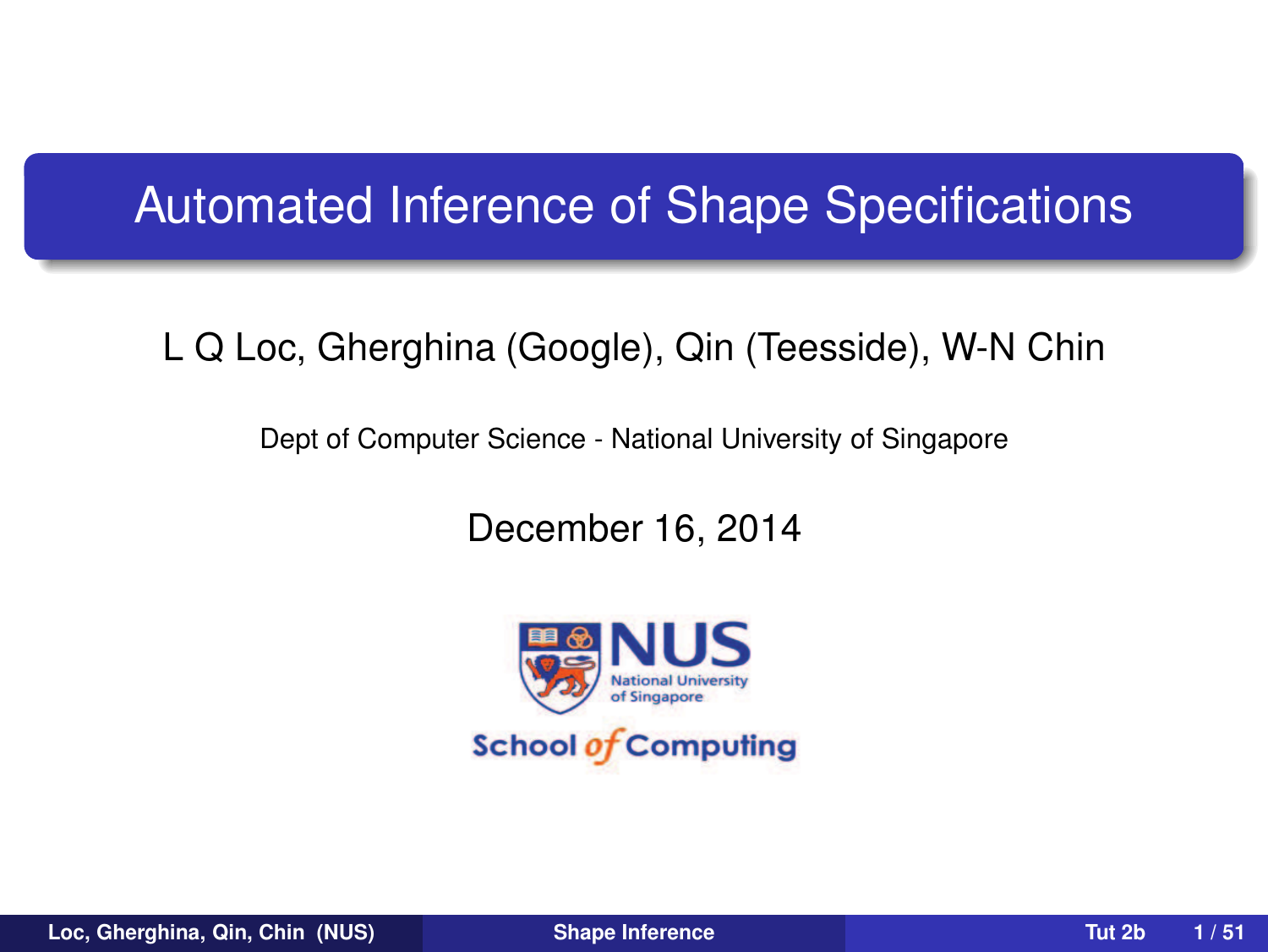

- get\_data [Example](#page-10-0)
- sll2dll [Example](#page-19-0)
- tll [Example](#page-36-0)
- <span id="page-1-0"></span>[Implementation and Experiments](#page-45-0)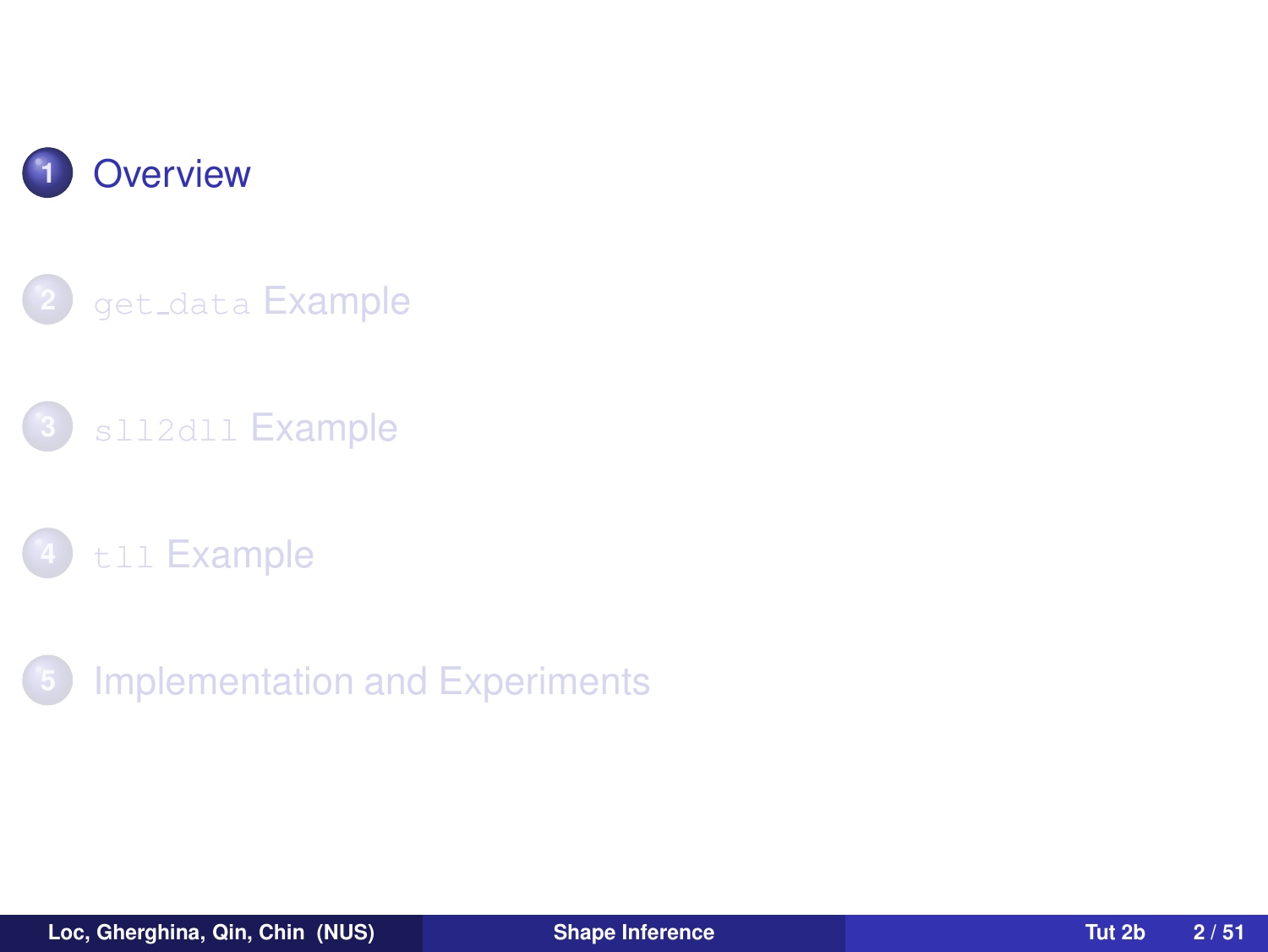Shape analysis: discover invariants that describe the data structures in a program

Given pre-shapes, infer post-shapes

- TVLA: T. Reps et. al. [POPL'99].
- Xisa: Rival et. al. [ POPL'08].

More Automatic

- Bi-abduction: Calcagno et.al. [POPL'09, J.ACM'11], Predator [CAV'11].
	- infer both pre- and post-shapes
	- bottom-up, verify Linux kernel 2.6.25.4 with 2.473MLOC in 1739.28 seconds √
- Forestor: Vojnar et.al. [CAV'13]. top-down
- Cycle proof: James et.al. [SAS'14].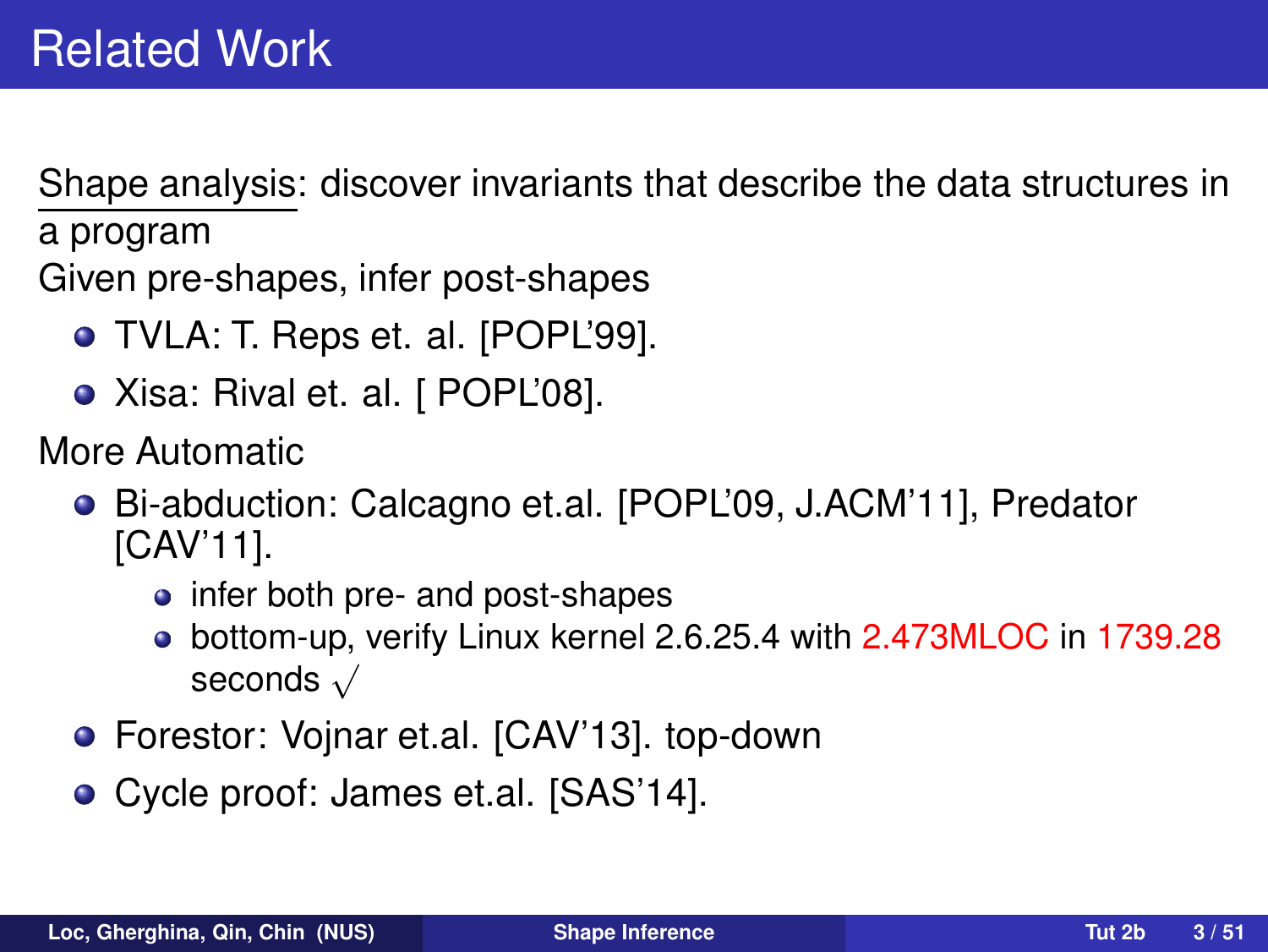Frame Inference

$$
\Delta_{\text{ante}} \vDash \Delta_{\text{conseq}} {\text{*}}\underline{?} \Delta_{\text{frame}}
$$

#### Example

struct nnode { struct nnode<sup>\*</sup> next }. *x* $\mapsto$ *nnode*(*n*<sub>1</sub>)∗*y* $\mapsto$ *nnode*(*n*<sub>1</sub>)  $\models$  *y* $\mapsto$ *nnode*(*n*<sub>2</sub>)∗?∆<sub>frame</sub>  $\Delta_{\text{frame}} = x \mapsto$ **nnode**( $n_1$ )∧*x*≠*y*∧*y*≠NULL∧ $n_1$ = $n_2$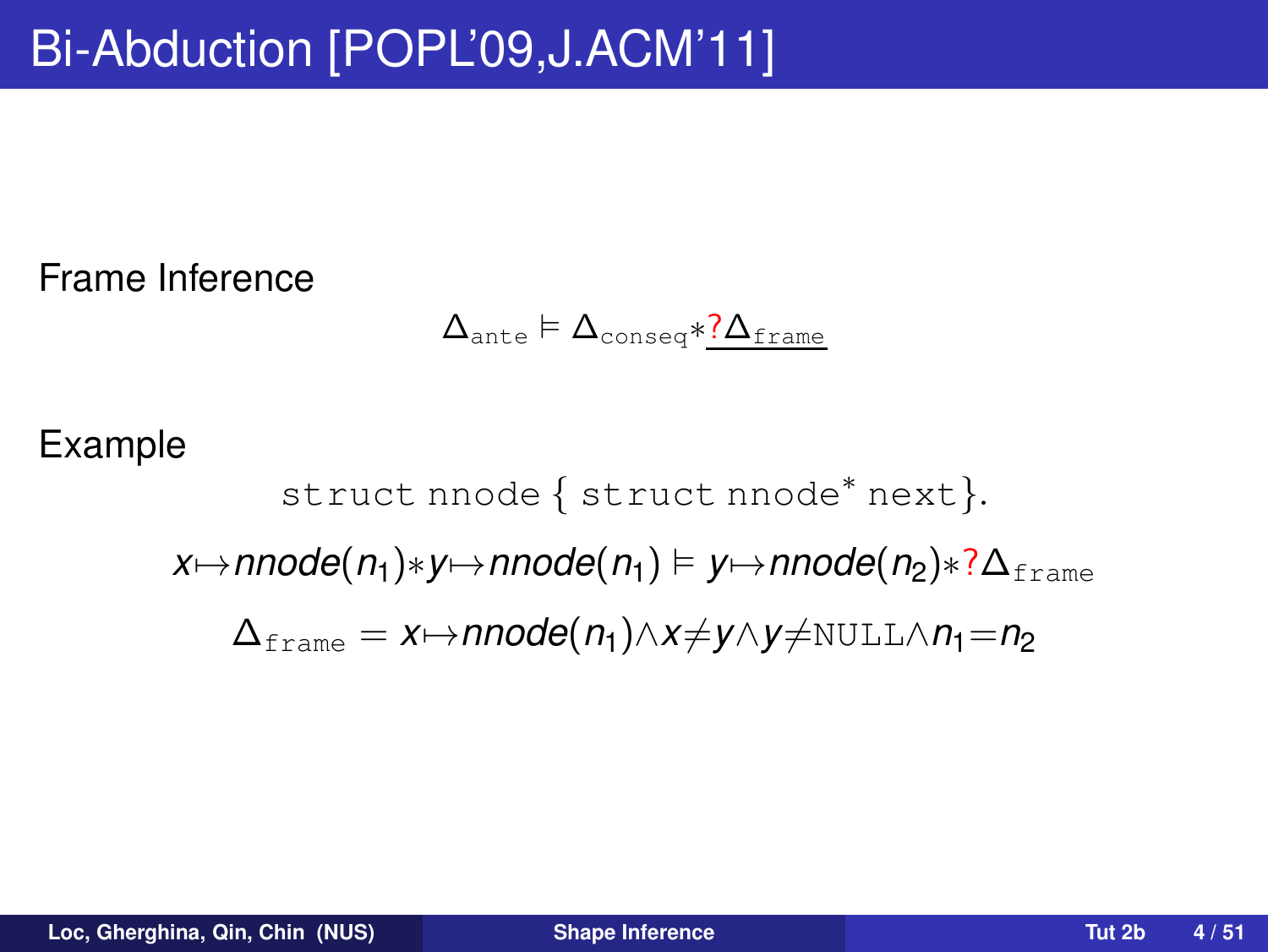Abduction

$$
\underline{? \Delta_{\text{pre}} * \Delta_{\text{ante}}} \models \Delta_{\text{conseq}}
$$

Example:

$$
\begin{aligned} ?\Delta_\text{pre} \wedge \text{true} &\models y \mapsto \text{nnode}(n_2) \\ \Delta_\text{pre} &= y \mapsto \text{nnode}(n_2) \end{aligned}
$$

#### Do not infer trivial precondition, i.e. false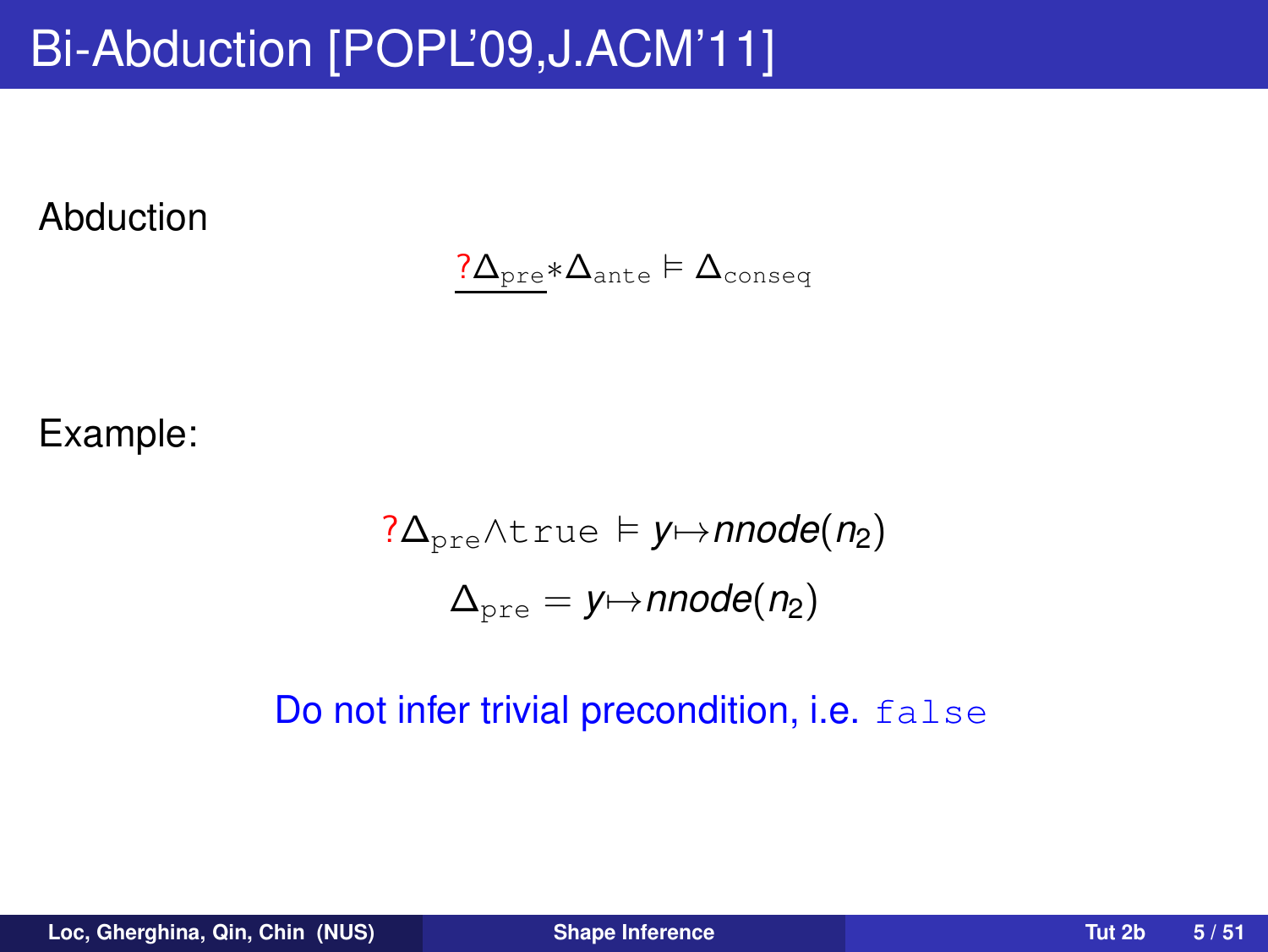Abduction  $+$  Frame Inference  $=$  Bi-Abduction

$$
\underline{? \Delta_\text{pre}}*\Delta_\text{ante} \vDash \Delta_\text{conseq}*\underline{? \Delta_\text{frame}}
$$

Example:

$$
?\Delta_{pre} * x \mapsto \text{nnode}(n_1) \land x \neq y \mapsto \text{nnode}(n_2) * ? \Delta_{frame}
$$

$$
\Delta_{pre} = y \mapsto \text{nnode}(n_2) \qquad \Delta_{frame} = x \mapsto \text{nnode}(n_1) \land x \neq y \land y \neq \text{NULL}
$$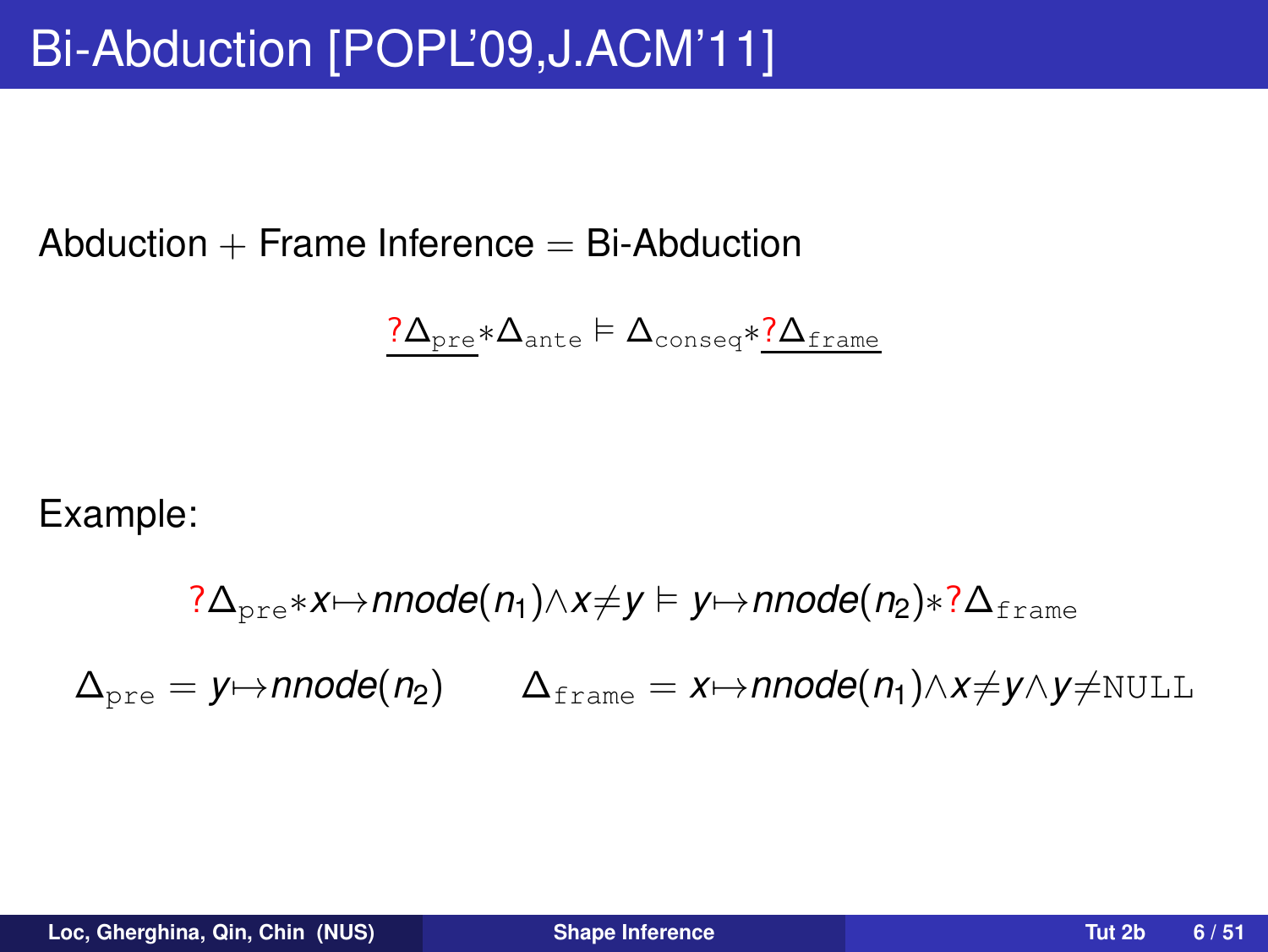# Bi-Abduction [POPL'09,J.ACM'11]

### Bi-Abduction (Calcagno et. al. [J.ACM'11])

```
1 void free_list(struct snode *x){
2 struct snode *t;
3 while(x!=0)4 t=x;
5 x=x->next;
6 free(t):
7 }
8 }
```
### UNSOUND!

#### Aims:



expressive data structures {lists,.. ? }

### soundness ?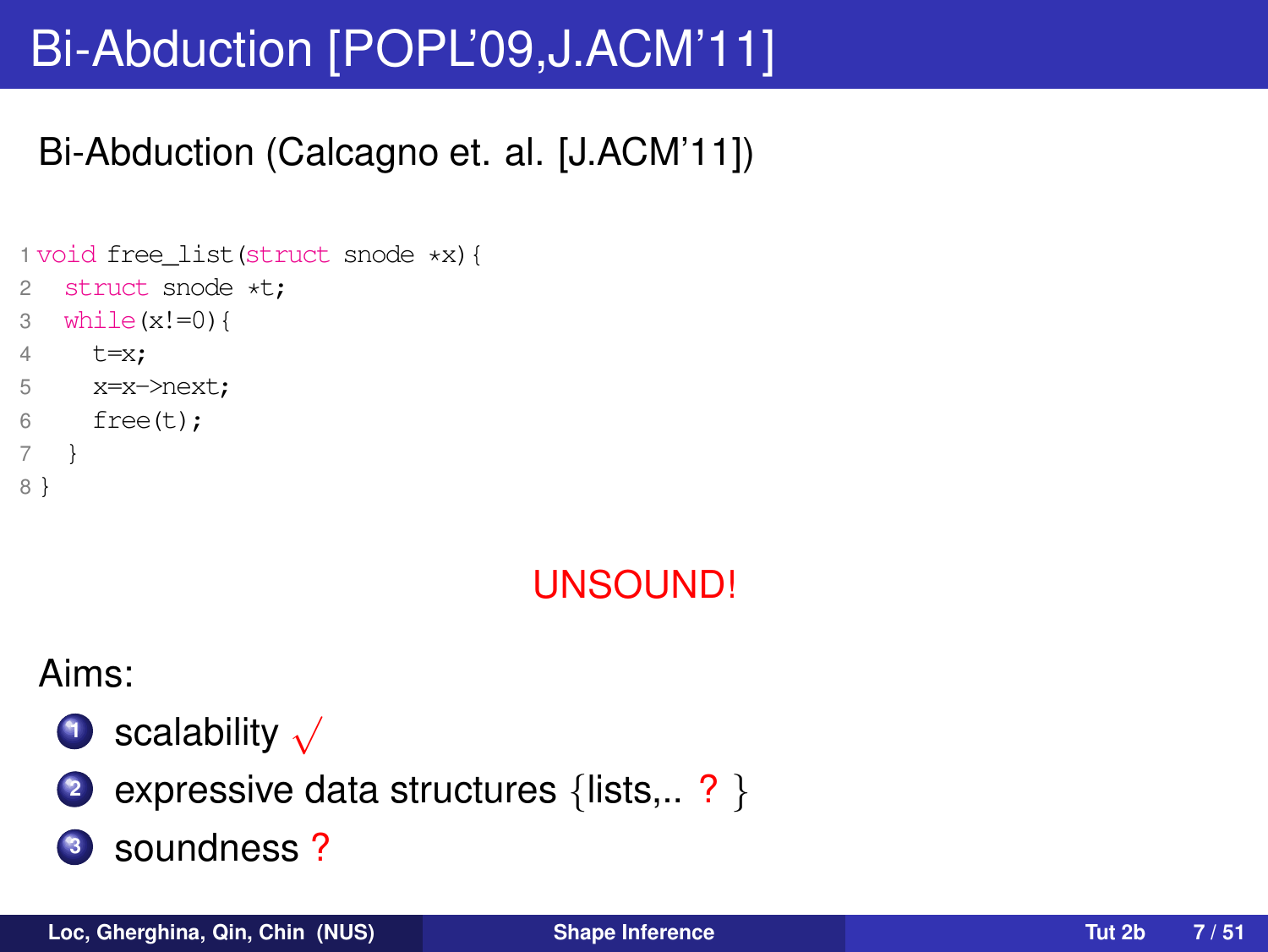- Unknown Predicates as Second-Order Variables
- $\circ$  R  $\wedge$   $\Delta$ <sub>ante</sub>  $\models$   $\Delta$ <sub>conseq</sub>\* $\Delta$ <sub>frame</sub>

 $R$  is a set of relational assumptions

$$
\mathcal{R} = \bigwedge_{i=1}^n (\Delta_i \oplus \Delta_g \Rightarrow \Phi_i)
$$

Entailment syntax:  $\Delta_{\text{ante}} \vdash \Delta_{\text{conseq}} \rightsquigarrow (\mathcal{R}, \Delta_{\text{frame}})$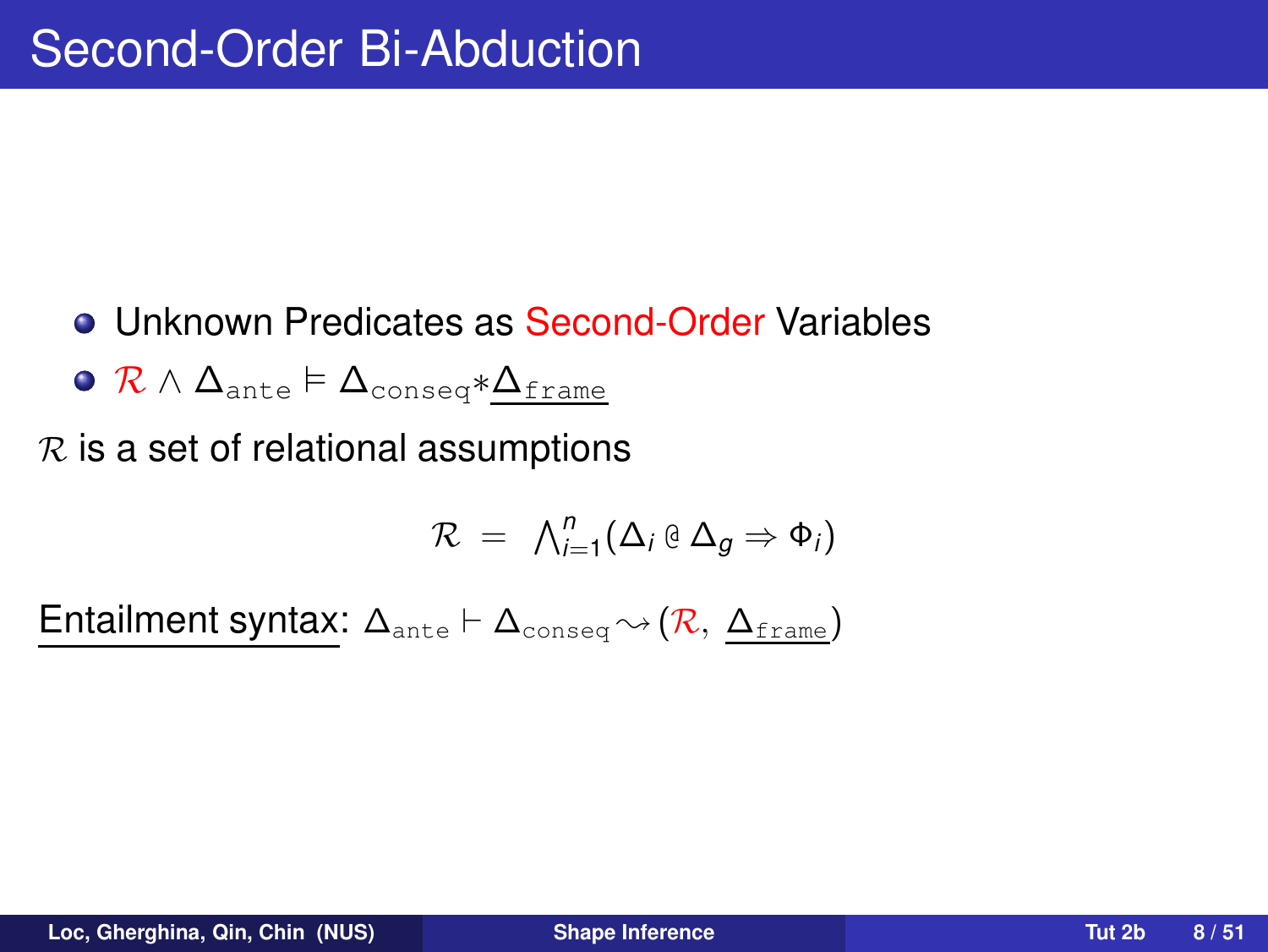#### Examples: Abductive Unfold

$$
H(y)*x \mapsto \text{nnode}(n_1) \vdash y \mapsto \text{nnode}(n_2) \rightsquigarrow (\mathcal{R}, \ \underline{\Delta_{\text{frame}}})
$$
\n
$$
\mathcal{R} \equiv H(y) \Rightarrow y \mapsto \text{nnode}(n_2) * U(n_2)
$$
\n
$$
\Delta_{\text{frame}} = x \mapsto \text{nnode}(n_1) * \underline{U(n_2)}
$$

Abductive Fold

$$
x \mapsto \mathsf{nnode}(\texttt{NULL}) \ast y \mapsto \mathsf{nnode}(\texttt{NULL}) \vdash G(x) \\ \sim (x \mapsto \mathsf{nnode}(\texttt{NULL}) \Rightarrow G(x), y \mapsto \texttt{nnode}(\texttt{NULL}))
$$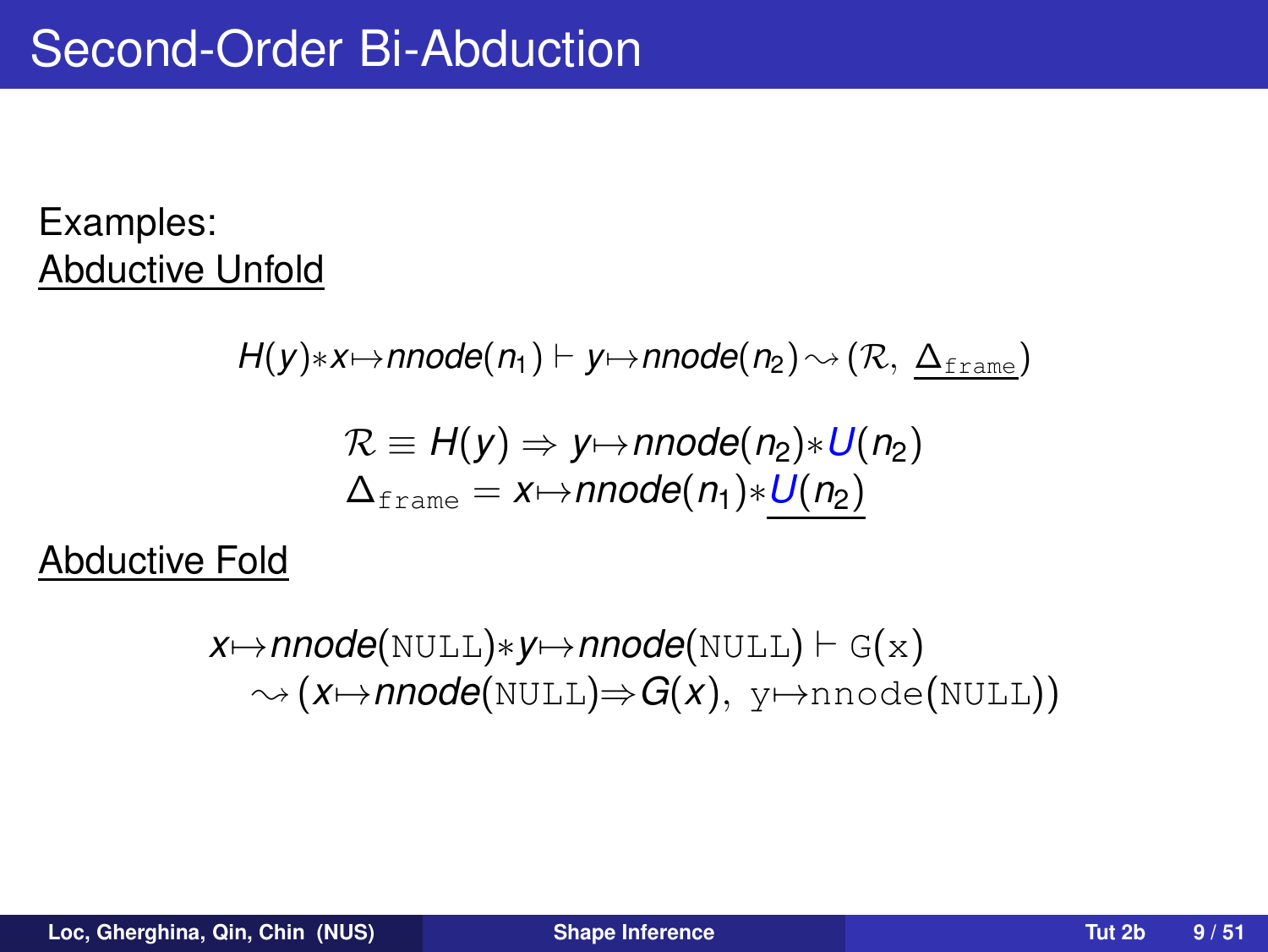Research Problem: Given a program, find pre-shape and post-shape such that the program is absence of memory-errors (null dereference)? Solution:

- **<sup>1</sup>** Assume pre-shape is P(..), post-shape is Q(..)
- **<sup>2</sup>** Transform requirement to relational assumptions on P,Q. Denote proof obligations to be met
- **<sup>3</sup>** Solve

### Our framework:

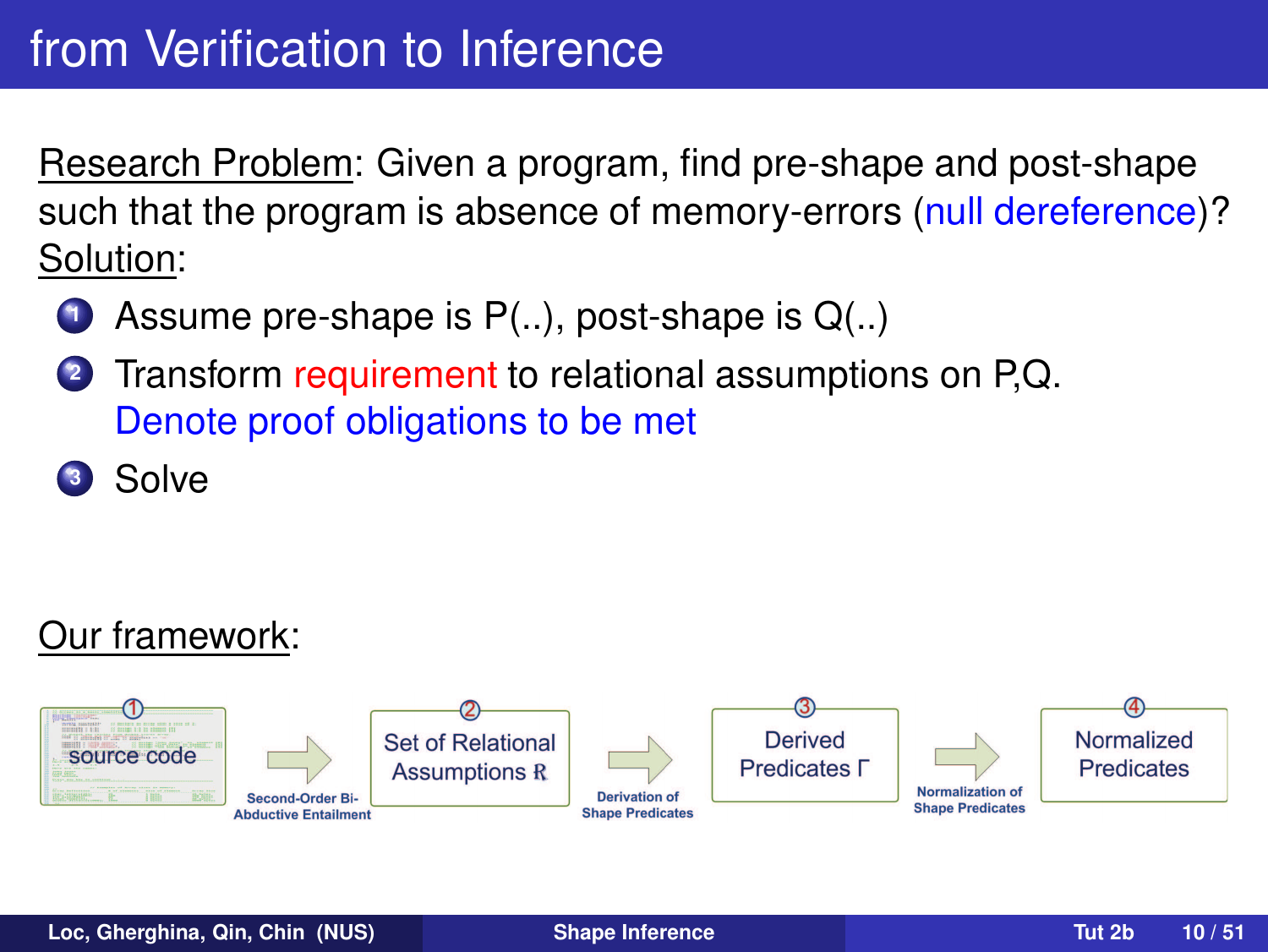



### sll2dll [Example](#page-19-0)



<span id="page-10-0"></span>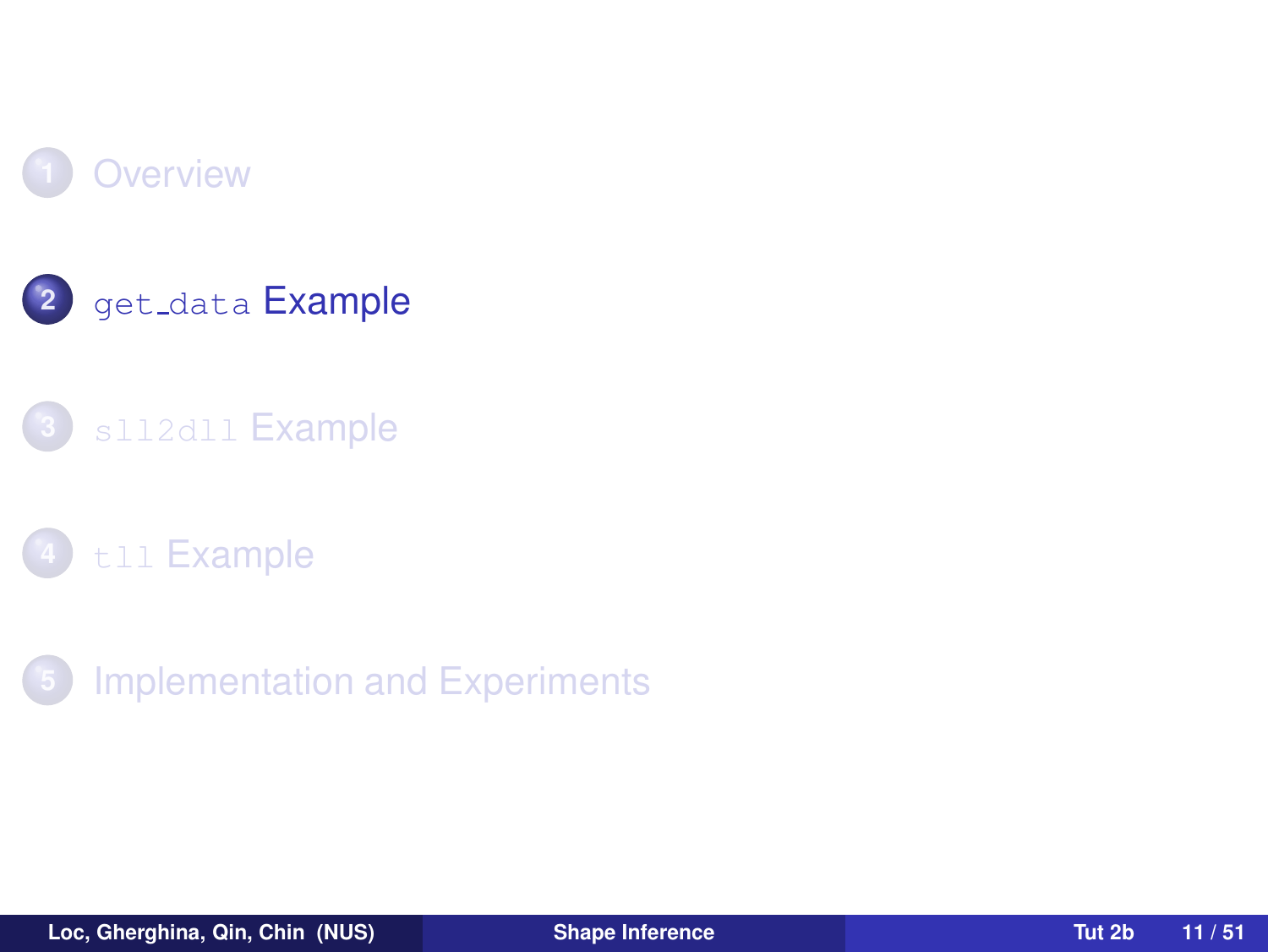```
requires ptr \mapsto node(d, p)ensures ptr→node(d, p) ∧res=p;
```
Verification

struct node \* get next(struct node \* ptr) {  $1/\alpha_1$ : ptr $\mapsto$ node $\langle d, p \rangle$  $//(binding)E_1: \alpha_1 \vdash \exists d_1, p_1 \cdot ptr \mapsto node\langle d_1, p_1 \rangle$ 2 return ptr->next;  $1/\alpha_2$ :  $\exists d_1, p_1 \cdot ptr \mapsto node\langle d_1, p_1 \rangle \wedge d_1=d\Lambda p_1=p\Lambda res=p_1$  $//(post)E_2 : \alpha_2 \vdash ptr \mapsto node\langle d, p \rangle \wedge res=p$ 3 }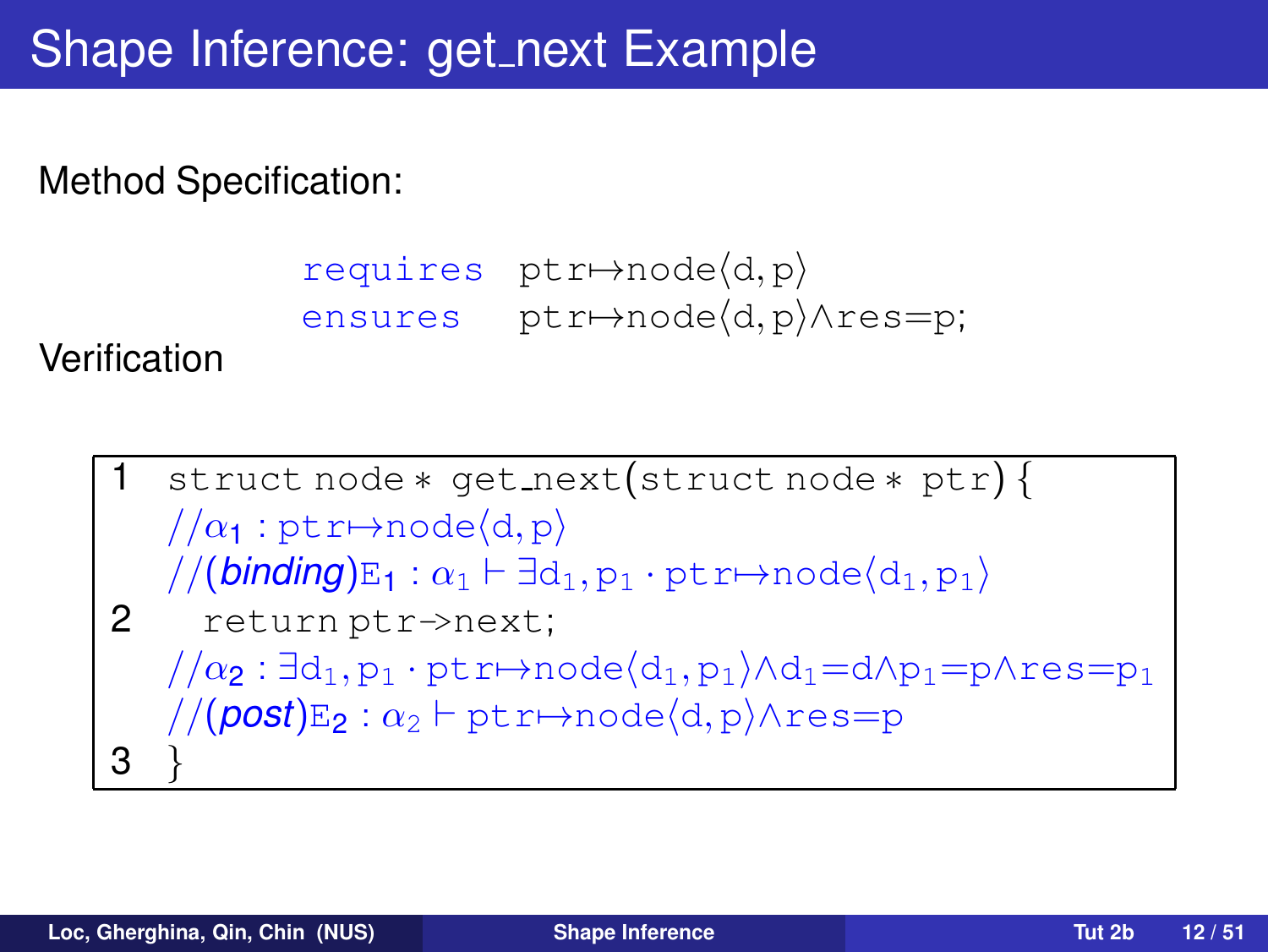```
requires H(ptr) ensures G(ptr,res);
```
#### Verification to Inference

```
1 struct node ∗ get next(struct node ∗ ptr) {
    1/\alpha'_1: H(ptr)
    //(binding)E
′
                       \frac{1}{1} : \alpha'_1 \vdash ...
2 return ptr->next;
    //\alpha'_{2}:...//(post)E
′
                  \frac{1}{2}: \alpha'_{2} \vdash G(\texttt{ptr},\texttt{res})
```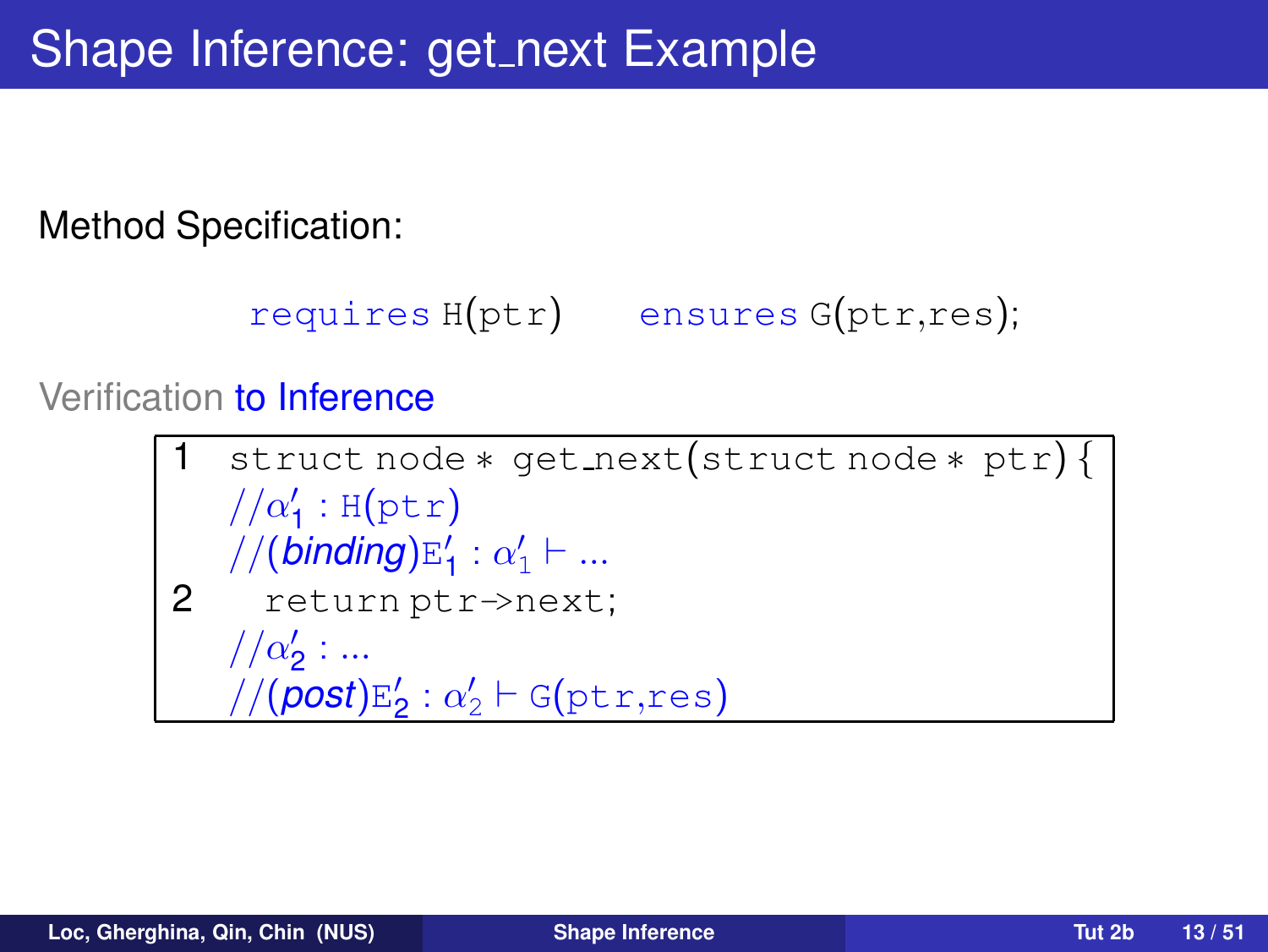```
requires H(ptr) ensures G(ptr,res);
```
#### Verification to Inference

```
struct node * get_next(struct node * ptr) {
     1/\alpha'_1: H(ptr)
     //(binding)E
′
                           \mathcal{L}_1': \alpha_1' \vdash \exists d_1, p_1 \cdot \texttt{ptr} \mapsto \texttt{node} \langle d_1, p_1 \rangle2 return ptr->next;
     //\alpha'_{2}:...//(post)E
′
                      \mathbf{z}'_2: \alpha'_2 \vdash \mathsf{G}(\texttt{ptr},\texttt{res})3 }
```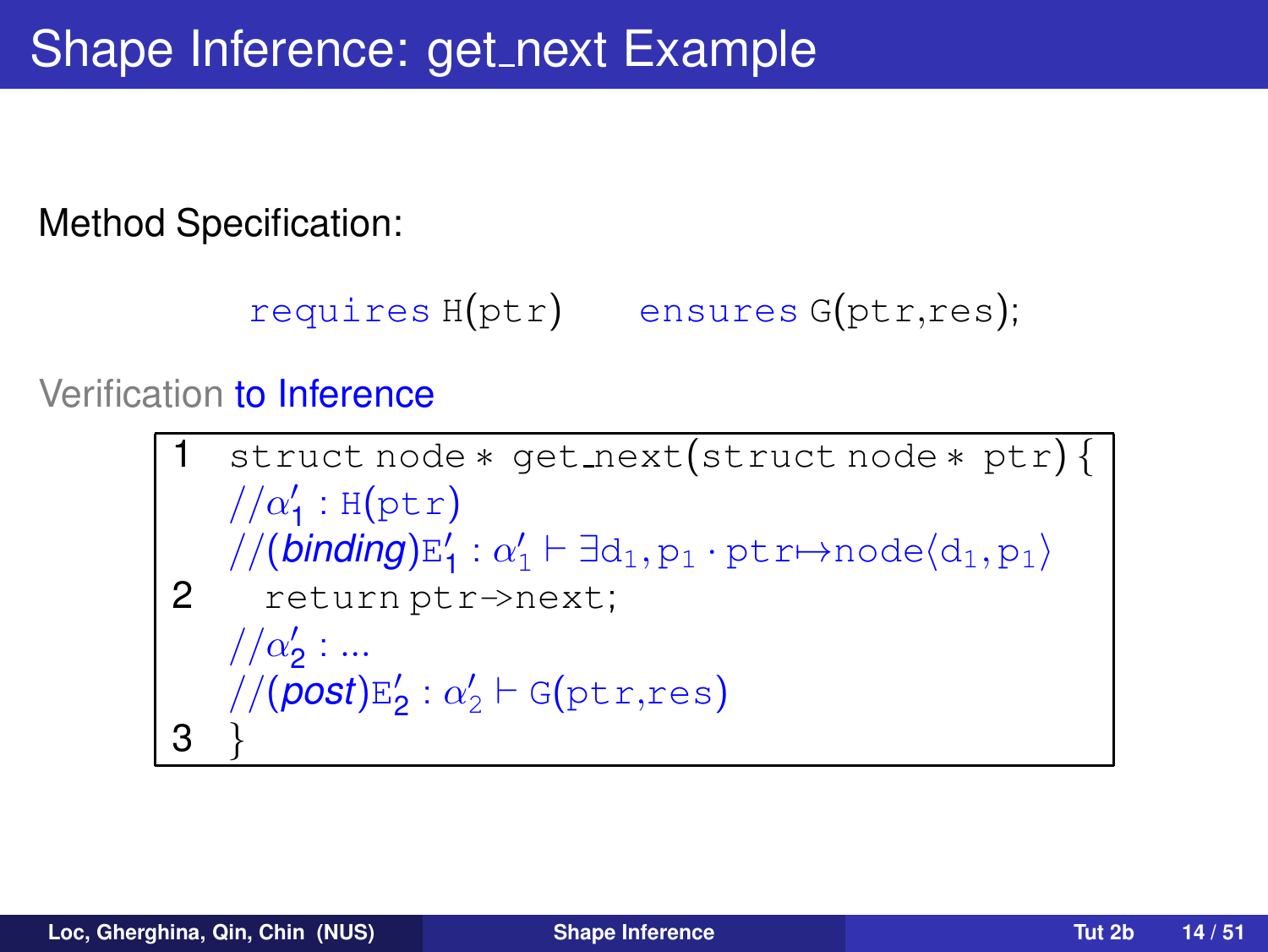### Shape Inference: get\_next Example

Method Specification:

```
requires H(ptr) ensures G(ptr,res);
```
Verification to Inference

struct node \* get\_next(struct node \* ptr) {  $1/\alpha'_1$ : H(ptr) //(*binding*)E ′  $\mathcal{A}_1 : \alpha_1' \vdash \exists d_1, p_1 \cdot \text{ptr} \mapsto \text{node} \langle d_1, p_1 \rangle$ 2 return ptr->next;  $//\alpha'_{2}:...$ //(*post*)E ′  $\mathbf{z}'_2: \alpha'_2 \vdash \mathsf{G}(\texttt{ptr},\texttt{res})$ 3 }  $E_1' \sim (\mathcal{R}_1, \Delta_{\text{frame}}^1)$ 

 $\mathcal{R}_1 \equiv H(ptr) \Rightarrow \text{ptr} \mapsto \text{node}(\_,p_1) * U(p_1) \quad \Delta^1_{\text{frame}} = \text{ptr} \mapsto \text{node}(p_1) * U(p_1)$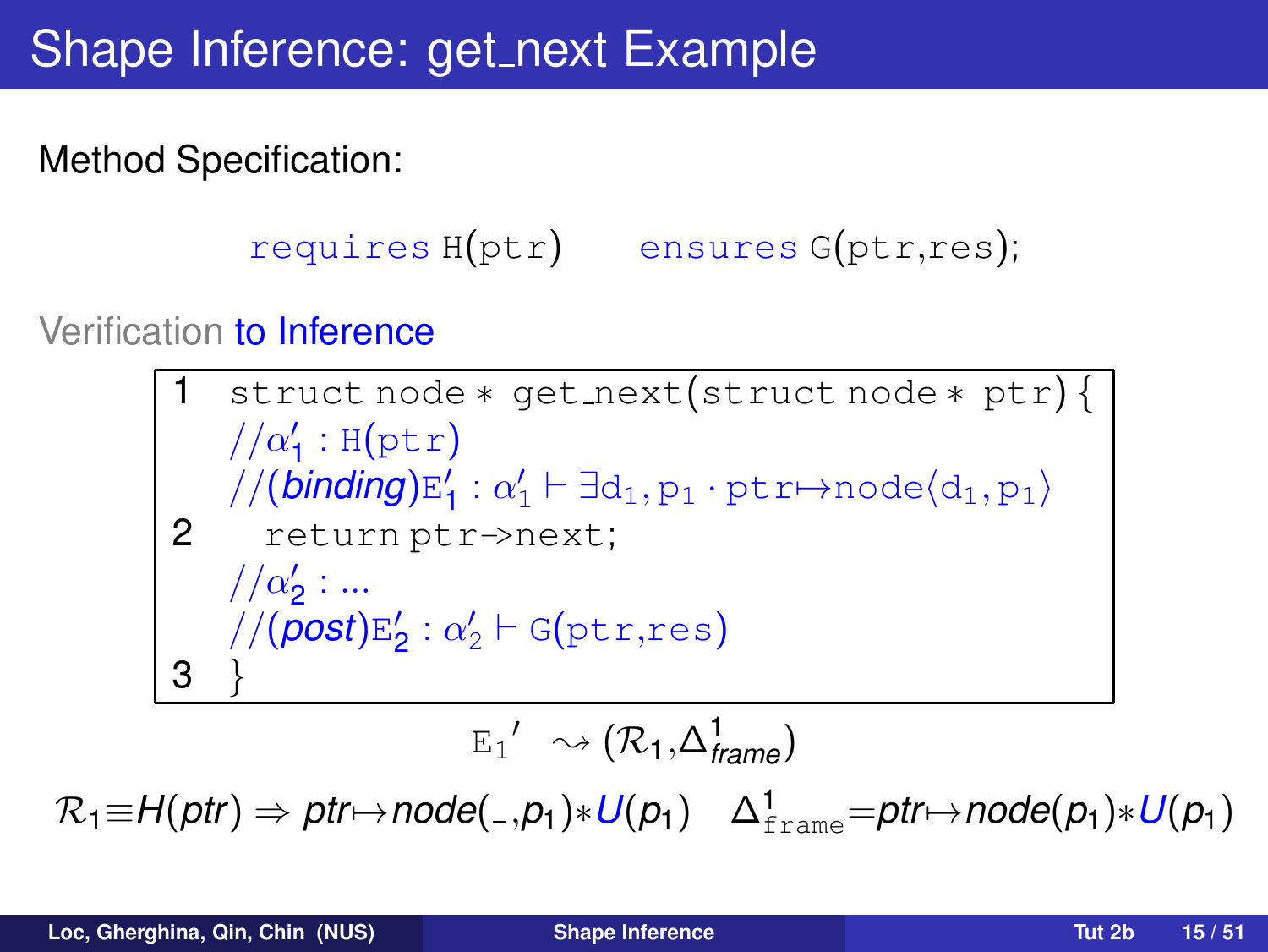```
requires H(ptr) ensures G(ptr,res);
```
Verification to Inference  $\mathcal{R}_1 \equiv H(\rho tr) \Rightarrow \rho tr \mapsto \rho d e(-, \rho_1) * U(\rho_1)$ 

1 struct node ∗ (struct node ∗ ptr) {  $1/\alpha'_1$ : H(ptr) //(*binding*)E ′  $\mathcal{U}_1': \alpha_1' \vdash \exists d_1, p_1 \cdot \text{ptr} \mapsto \text{node} \langle d_1, p_1 \rangle$ 2 return ptr->next; // $\alpha'_2$ :∃*d***<sub>1</sub>,p<sub>1</sub> · ptr**→node $\langle$ d<sub>1</sub>,p<sub>1</sub>}\* $U(p_1)$ ∧res=p<sub>1</sub> //(*post*)E ′  $\frac{1}{2}$  :  $\alpha'_2$  + G(ptr,res) 3 }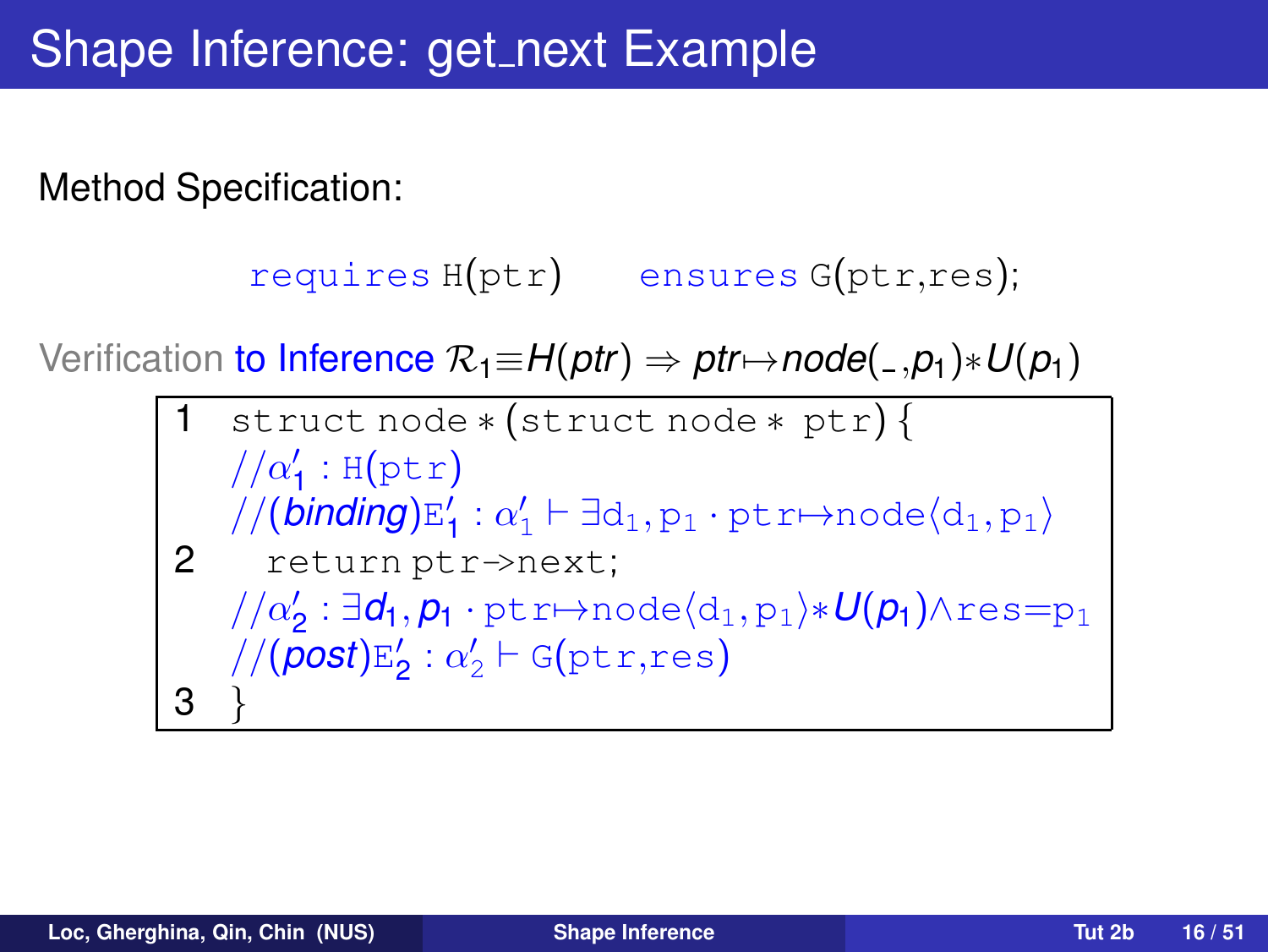### Shape Inference: get\_next Example

Method Specification:

```
requires H(ptr) ensures G(ptr,res);
```
Verification to Inference

1 struct node \* (struct node \* ptr) {\n // 
$$
\alpha'_1
$$
 : H(ptr)\n // (binding)E'\_1 :  $\alpha'_1 \vdash \exists d_1, p_1 \cdot ptr \mapsto \text{node}(d_1, p_1)$ \n2 return ptr  $\rightarrow$ next;\n //  $\alpha'_2$  :  $\exists d_1, p_1 \cdot ptr \mapsto \text{node}(d_1, p_1) * U(p_1) \land res=p_1$ \n // (post)E'\_2 :  $\alpha'_2 \vdash G(ptr,res$ \n3 }\n E'\_2' \sim (R\_2, \Delta^2\_{frame})

 $\mathcal{R}_2$ ≡ $\rho$ tr $\mapsto$ node $(\_,\rho_1)*U(p_1)$ ∧res= $p_1 \Rightarrow G(\rho$ tr,res)  $\Delta^2_{\text{frame}}=U(p_1)$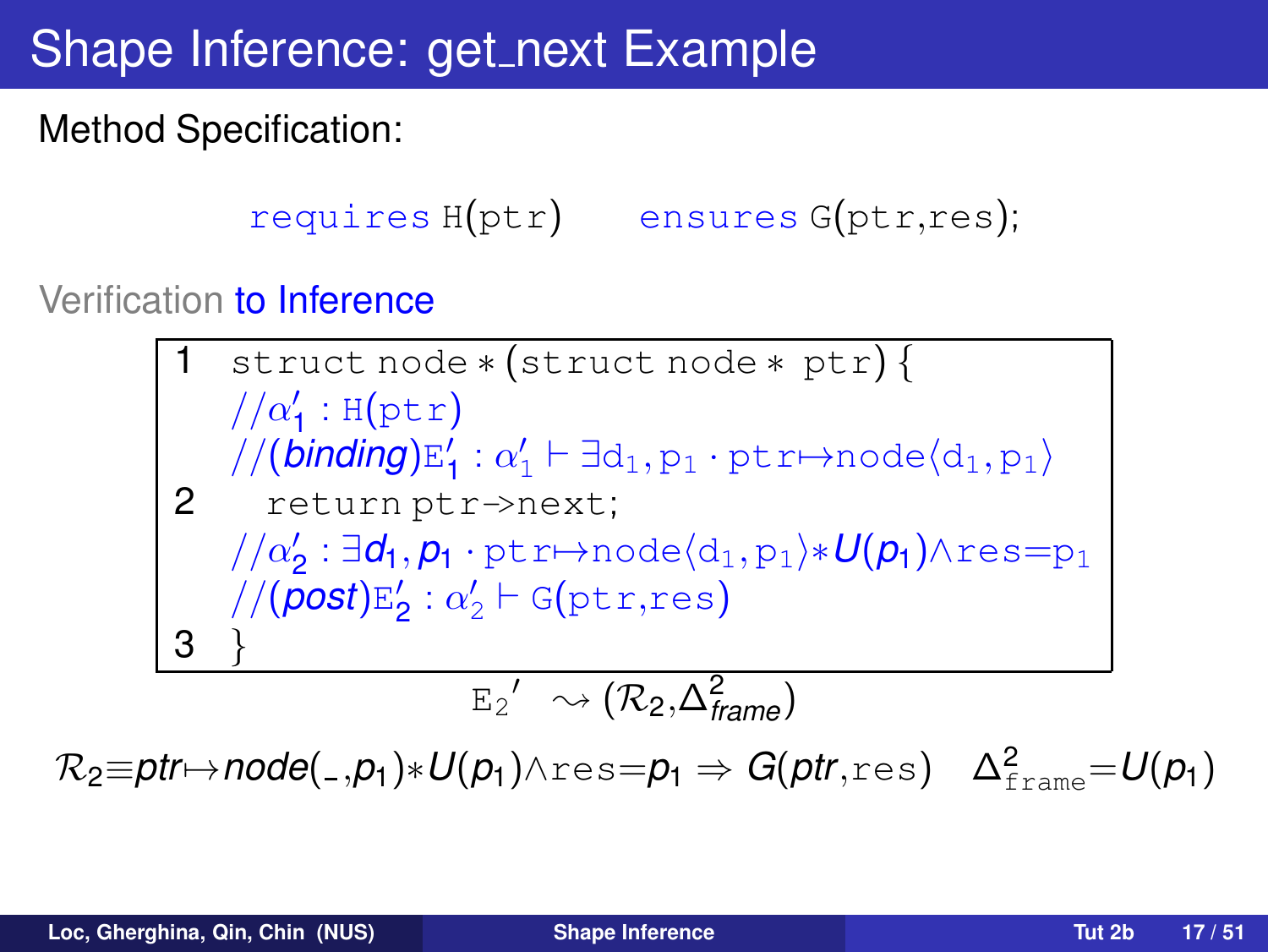```
requires H(ptr) ensures G(ptr,res);
```
Relational Assumptions derived:

 $\mathcal{R}_1 \equiv H(\rho tr) \Rightarrow \rho tr \mapsto \rho det(-\rho_1) * U(\rho_1)$ 

 $R_2 \equiv$ **ptr** $\mapsto$ **node**(...p<sub>1</sub>) $*$ *U***(p<sub>1</sub>)** $\wedge$ res=p<sub>1</sub>  $\Rightarrow$  *G*(ptr.res)

Dangling Predicates, such as  $U(p_1)$ :

- Uninstantiated predicates
- Can link pre/post specification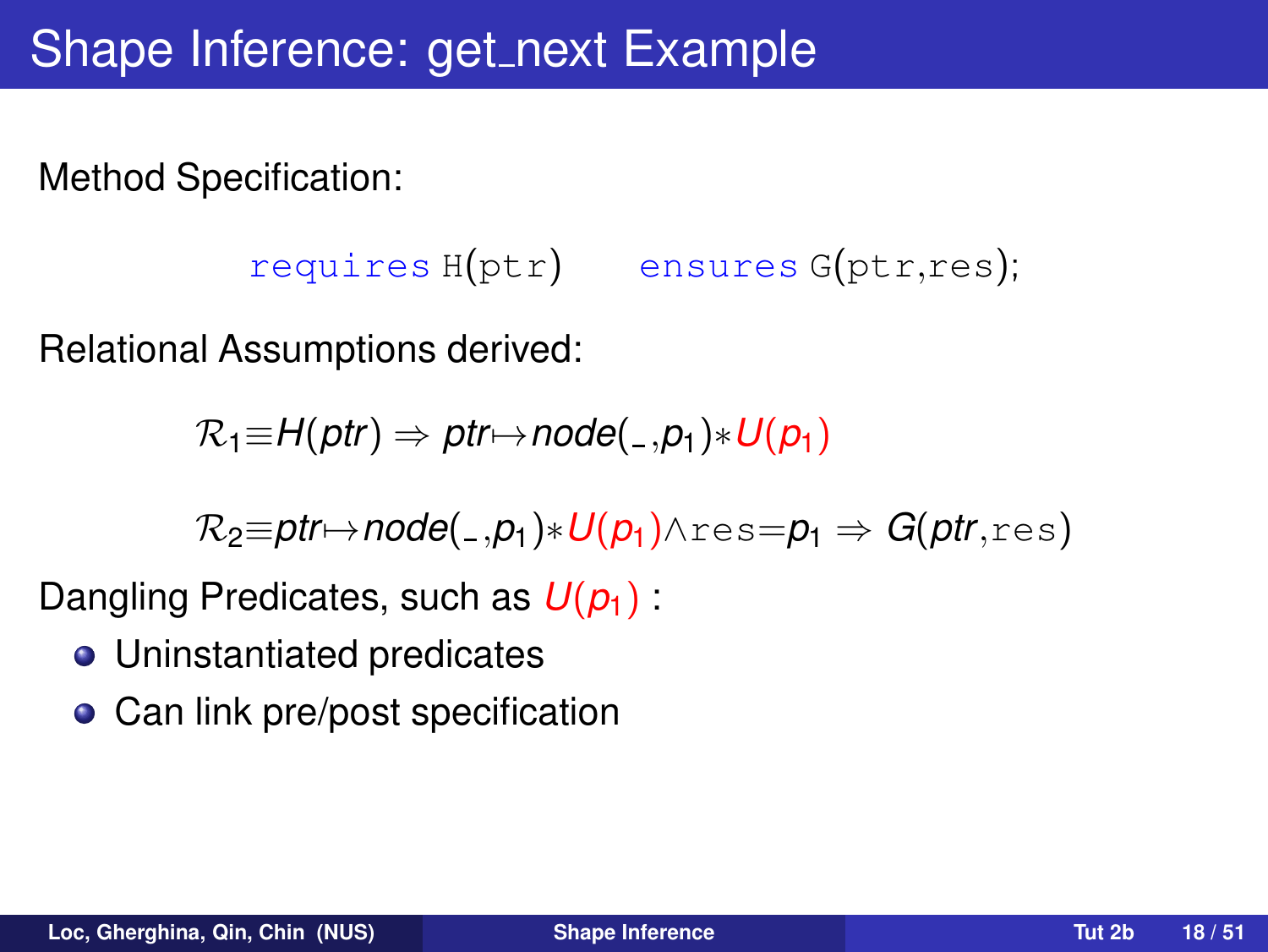```
requires H(ptr) ensures G(ptr,res);
```
Weakest Pre-Predicate:

$$
H(ptr) \equiv \textit{ptr} \mapsto \textit{node}(\_,DP)
$$

Strongest Post-Predicate:

$$
G(ptr, res) \equiv ptr \mapsto node(\_,DP) \land res = DP
$$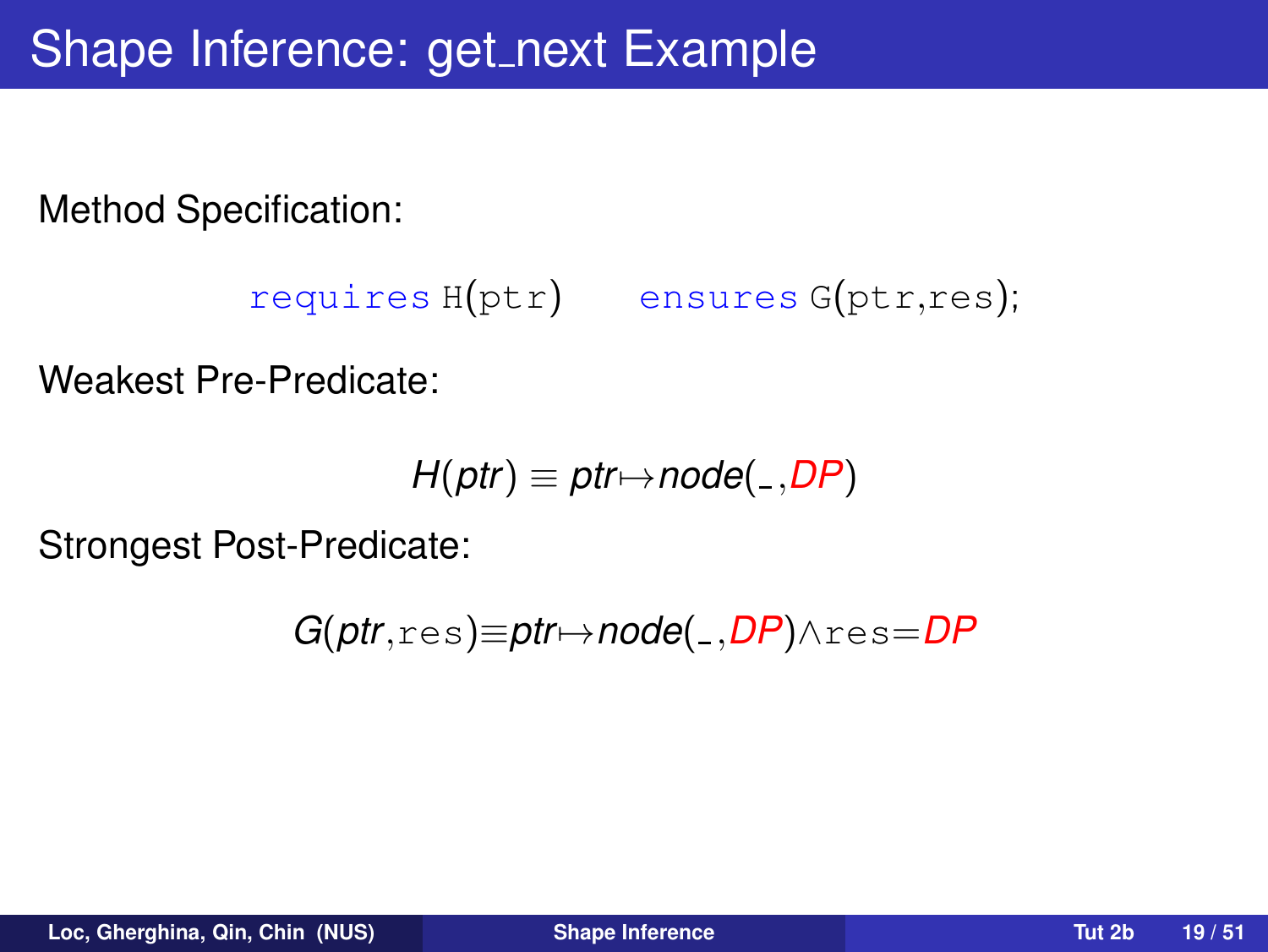







<span id="page-19-0"></span>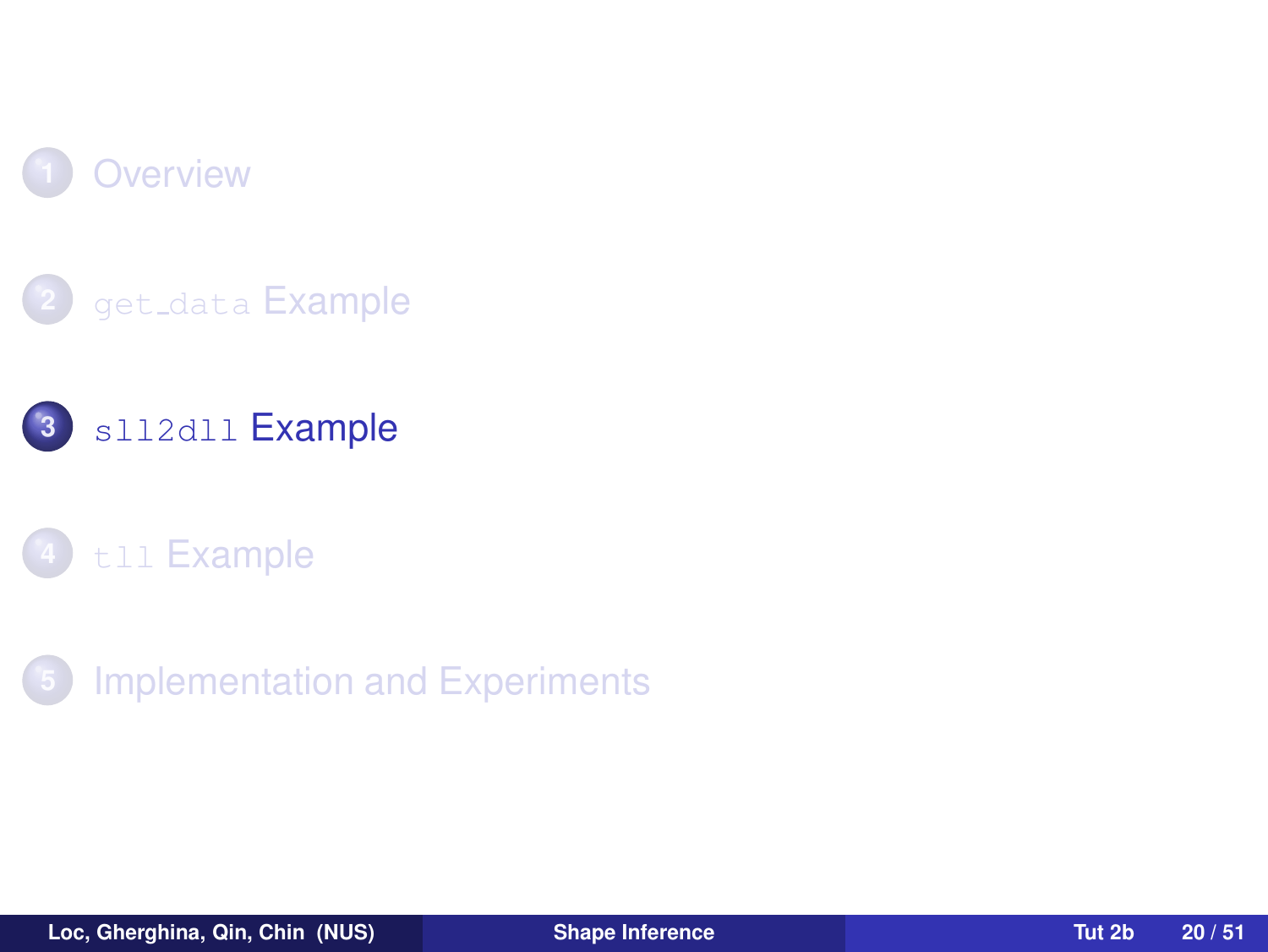```
1 struct node{struct node* prev; struct node* next; }
2 void node* sll2dll (struct node *x, struct node *q)
      {
3 if(x==NULL) return;
4 else{
5 x->prev=q;
6 sll2dl(x-\text{next},x);\overline{7}8 }
               requires \text{sl}(x) ensures \text{dl}(x,q)
```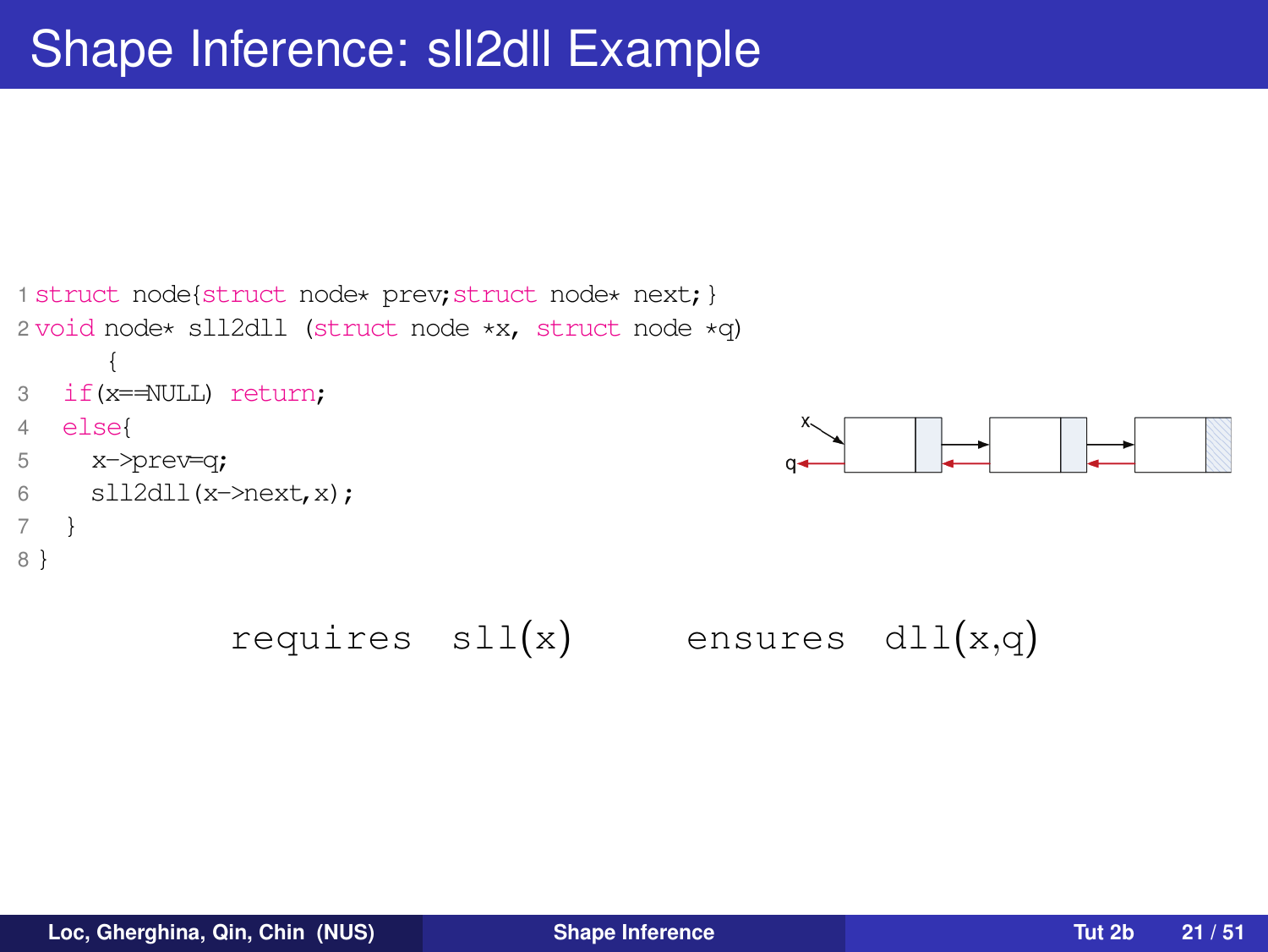

### Unknown Predicates as Second-Order Variables:

```
requires H(x, q_{\#}) ensures G(x, q)
```
- Infer Relational Assumptions via Second-Order Bi-abduction
- Derive Predicate Definitions
- Normalize Predicate Definitions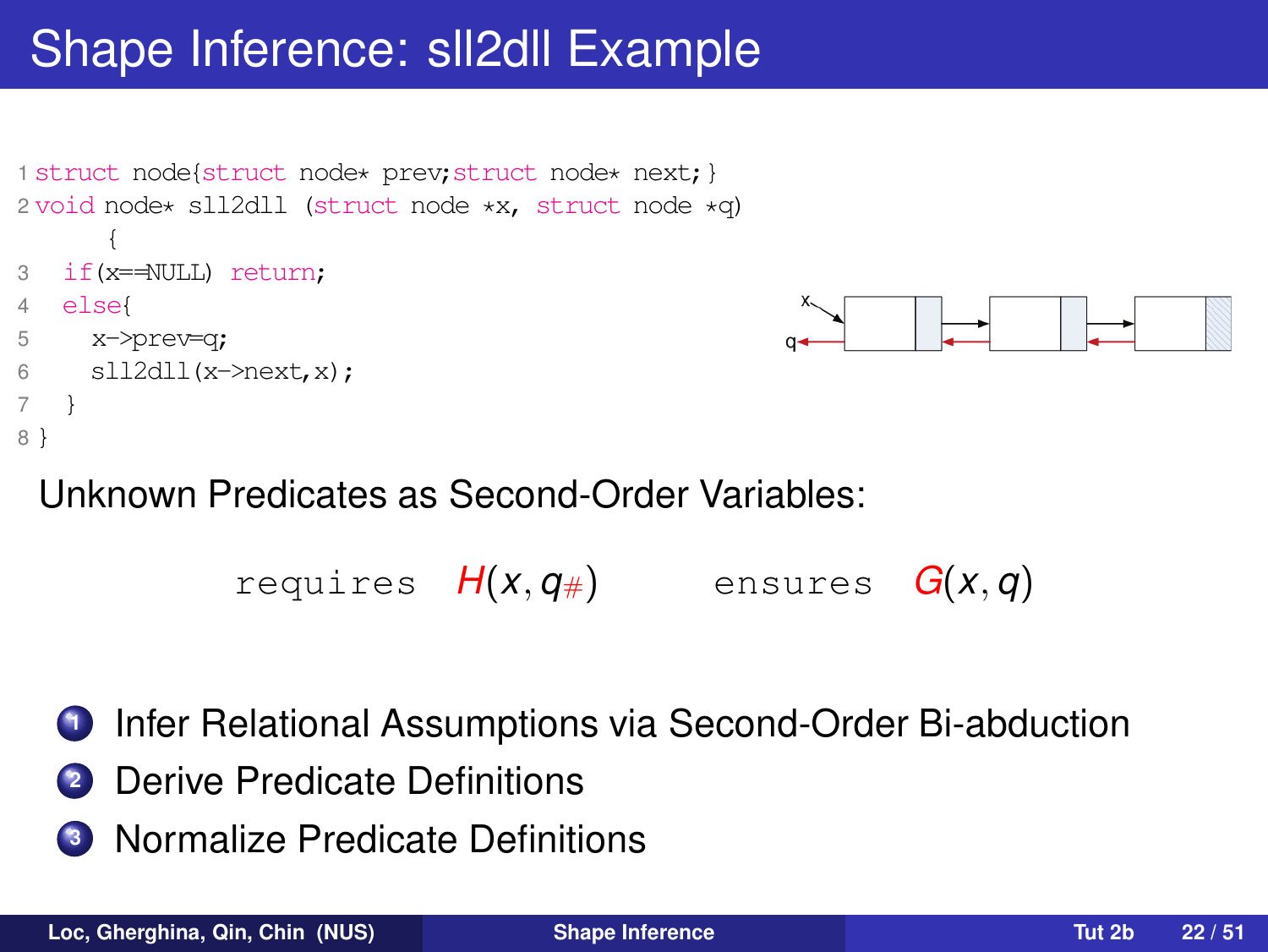```
void sll2dll(struct node∗ x, struct node∗ q) {
 (\alpha_1) H(x, q#)
 if (x == NULL)(\alpha_2) H(x, q_*) \wedge x=NULL
  return;
 x->prev=q;
 sl12d11(x\rightarrow next, x);}
```
Post Proving at  $\alpha_2$ 

```
H(x, q) \wedge x = NULL \vdash G(x,q)\rightsquigarrow ((A1) : H(x, q_{\#}) \wedge x = NULL \Rightarrow G(x,q), \text{ emp} \wedge x = NULL)
```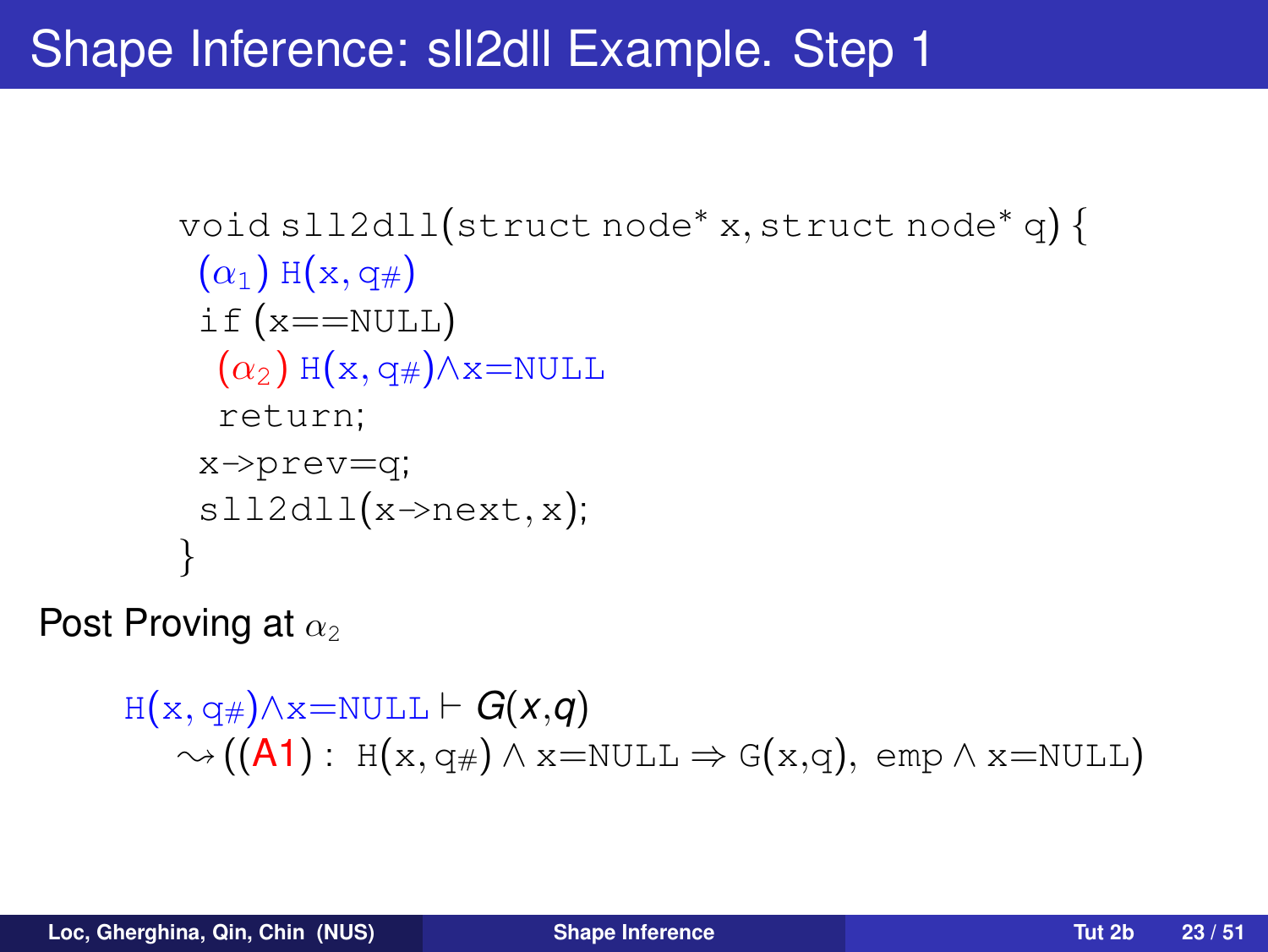```
void sll2dll(struct node∗ x, struct node∗ q) {
 (\alpha_1) H(x, q#)
 if (x == NULL)return;
 (\alpha_3) H(x, q#)\landx\neqNULL
 x->prev=q;
 sl12d11(x \rightarrow next,x);}
```
Field Access after  $\alpha_3$ :

 $\alpha_3 \vdash x \mapsto \text{node}(x_p, x_n) \rightsquigarrow (\text{A2}, H_p(x_p, q_\#)*H_p(x_n, q_\#) \land x \neq \text{NULL})$  $H(X, q) \wedge x \neq \text{NULL} \Rightarrow x \mapsto \text{node}(x_p, x_p) * H_p(x_p, q) * H_n(x_p, q)$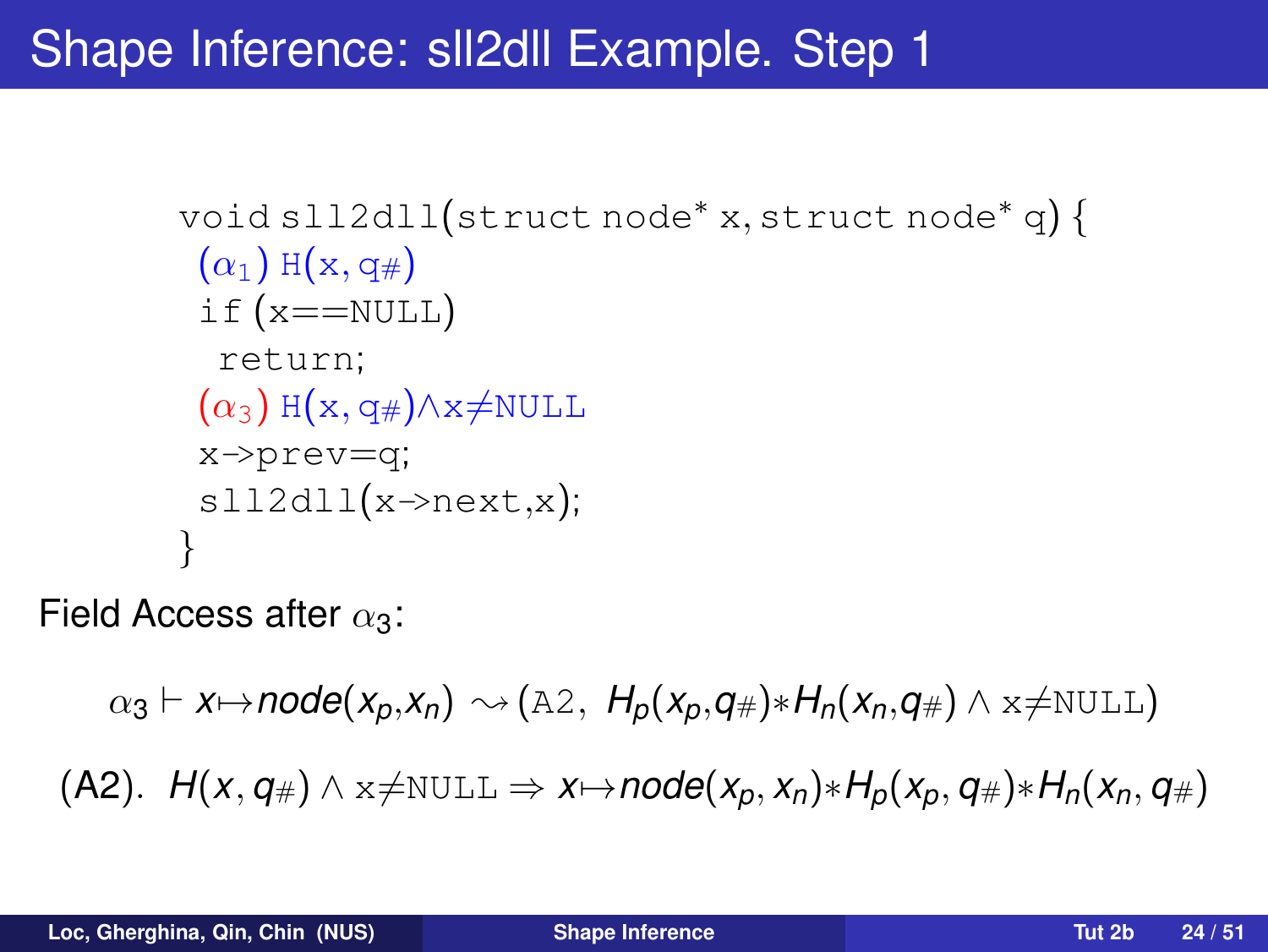```
void sll2dll(struct node∗ x, struct node∗ q) {
 (\alpha_1) H(x, q#)
 if (x == NULL)return;
 (\alpha_3) H(x, q#)\landx\neqNULL
 \mathfrak{\dot{(\alpha')}}\mathcal{X}_3) x\mapstonode(x_p, x_n) * H_p(x_p, q#) * H_n(x_n, q#) \land x \neq \text{NULL}x->prev=q;
 sl12d11(x\rightarrow next,x);}
```
Field Access:

$$
\alpha_3 \vdash x \mapsto \mathsf{node}(x_p, x_n) \rightsquigarrow (\mathbb{A}2, H_p(x_p, q_\#)*H_n(x_n, q_\#) \wedge x \neq \mathbb{NULL})
$$

 $H(X, q) \wedge x \neq \text{NULL} \Rightarrow x \mapsto node(x_p, x_p) * H_p(x_p, q) * H_n(x_p, q)$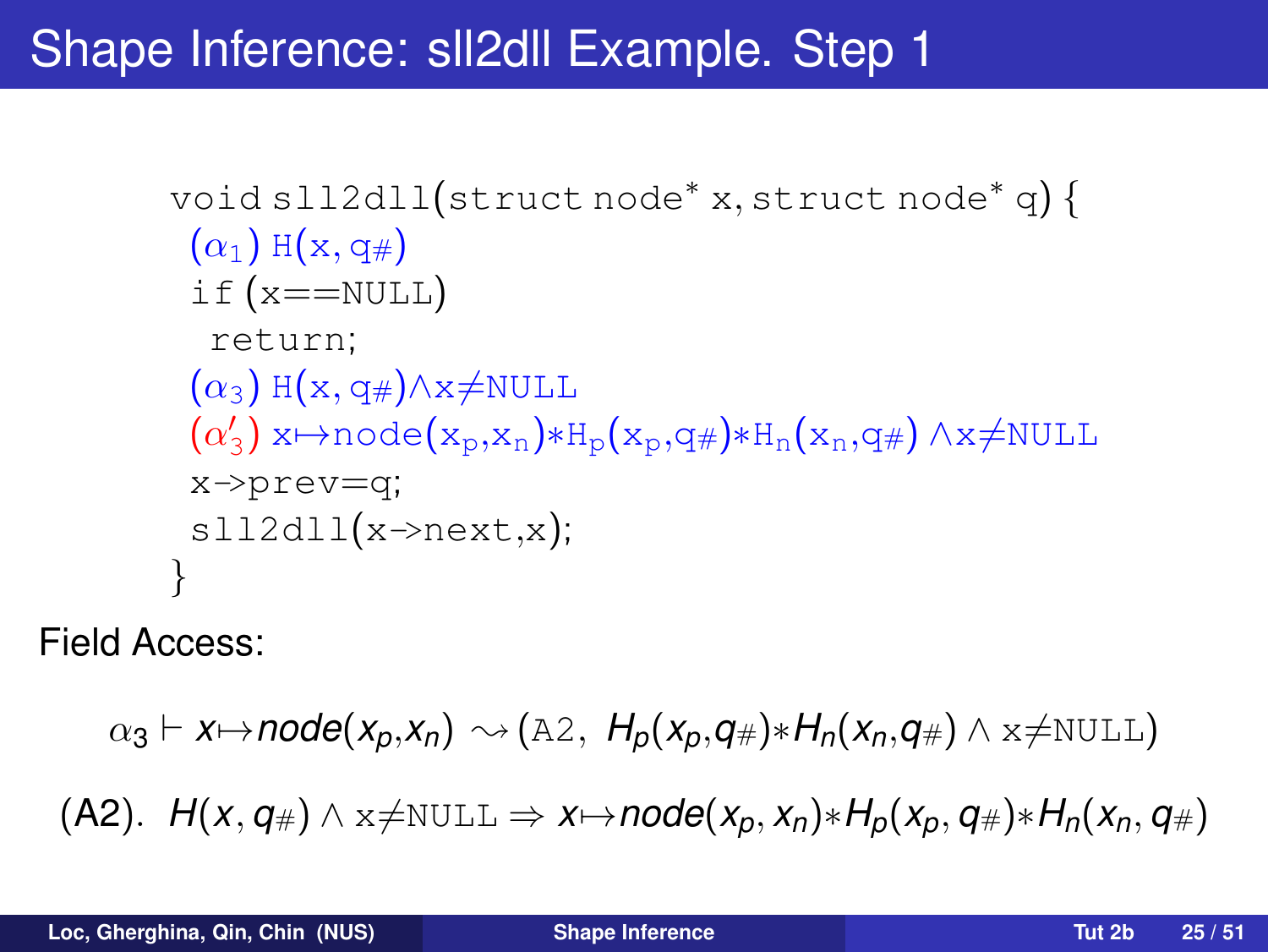```
void sll2dll(struct node∗ x, struct node∗ q) {
 (\alpha_1) H(x, q#)
 if (x == NULL)return;
 (\alpha_2')\mathcal{X}_3) x\mapstonode(x_p,x_n)*H_p(x_p,q#)*H_n(x_n,q#) ∧x≠NULL
 x->prev=q;
 (\alpha_4) x\mapstonode(q,x_n)*H_p(x_p,q#)*H_n(x_n,q#) ∧x≠NULL
 s112d11(x \rightarrow next,x);}
```
Pre- Proving for recursive call:

 $(\alpha_4)$   $\vdash$  *H*( $x_n, x_{\#}$ )  $\rightsquigarrow$  (A3,  $x \mapsto$ *node*( $q, x_n$ ) $\ast$ *H<sub>p</sub>*( $x_p, q_{\#}$ ) $\land$  $x \neq$ NULL)

 $(H_0(X_n, q_\#) \oplus x \mapsto node(q, x_n) \Rightarrow H(x_n, x_\#)$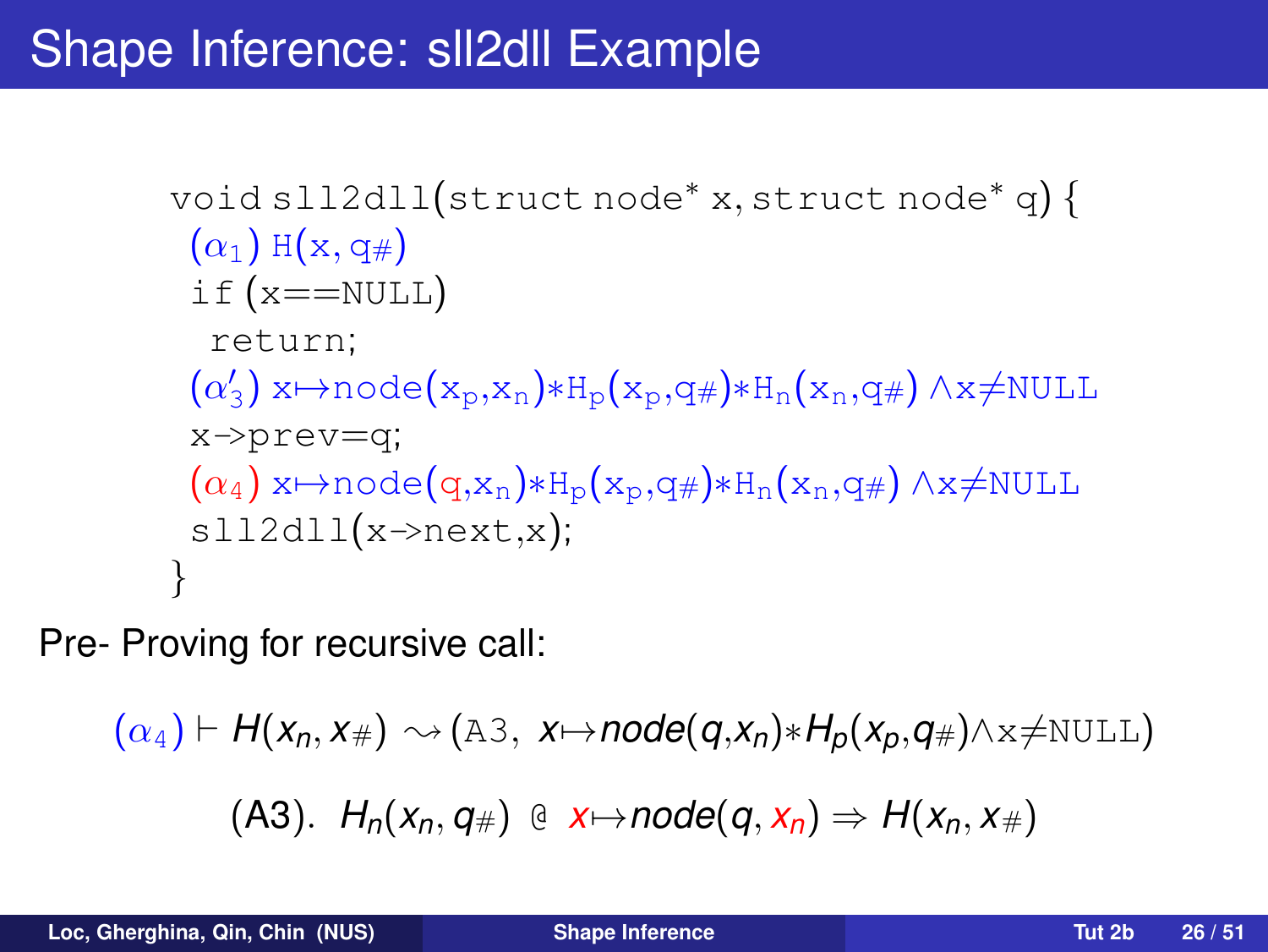Relational Assumptions:

\n- (A1). 
$$
H(x, q) \wedge x = \text{NULL} \Rightarrow G(x, q)
$$
\n- (A2).  $H(x, q) \wedge x \neq \text{NULL} \Rightarrow x \mapsto \text{node}(x_p, x_n) * H_p(x_p, q) * H_n(x_n, q)$
\n- (A3).  $H_n(x_n, q) \oplus x \mapsto \text{node}(q, x_n) \Rightarrow H(x_n, x)$
\n- (A4).  $x \mapsto \text{node}(q, x_n) * G(x_n, x) \Rightarrow G(x, q)$
\n

After this step, we can confirm that the  $s112d11$  is memory-safety

- requires  $H(x,q)$  ensures  $G(x,q)$ , and  $\{A1 \wedge A2 \wedge A3 \wedge A4\}$
- However, we wish to go beyond the memory-safety

We aim to infer a *understandable* and reusable specs, like

requires  $sll(x)$  ensures  $dll(x,q)$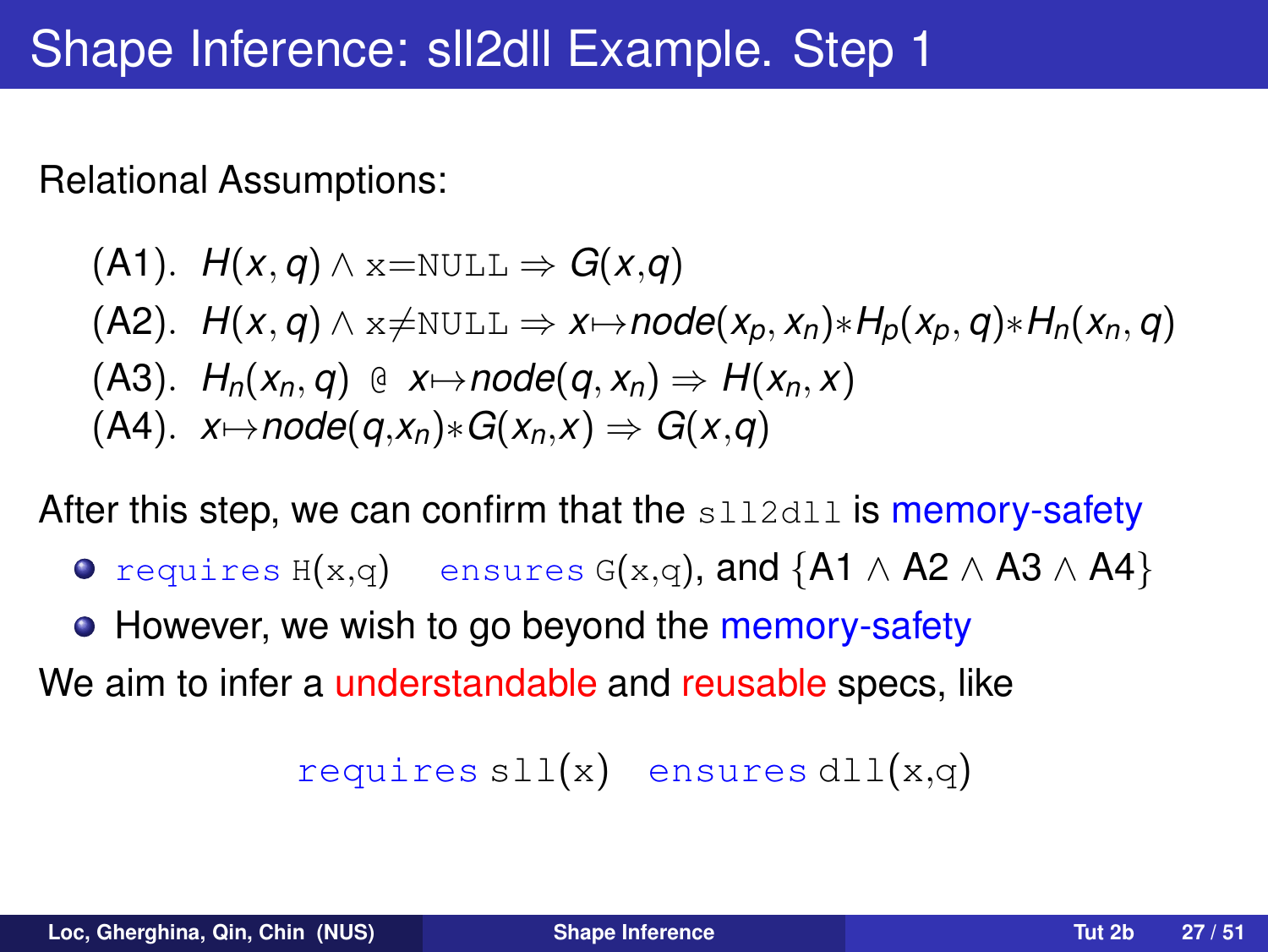Key idea: Split relational assumptions of pre- and post-predicates.

- Pre-predicates: strengthened
- Post-predicates: weakened

**Steps** 

- **<sup>1</sup>** Base Split (with Guard)
- **<sup>2</sup>** Sort
- **<sup>3</sup>** Pre-Predicates Synthesis Rules
- **4** Post-Predicates Synthesis Rules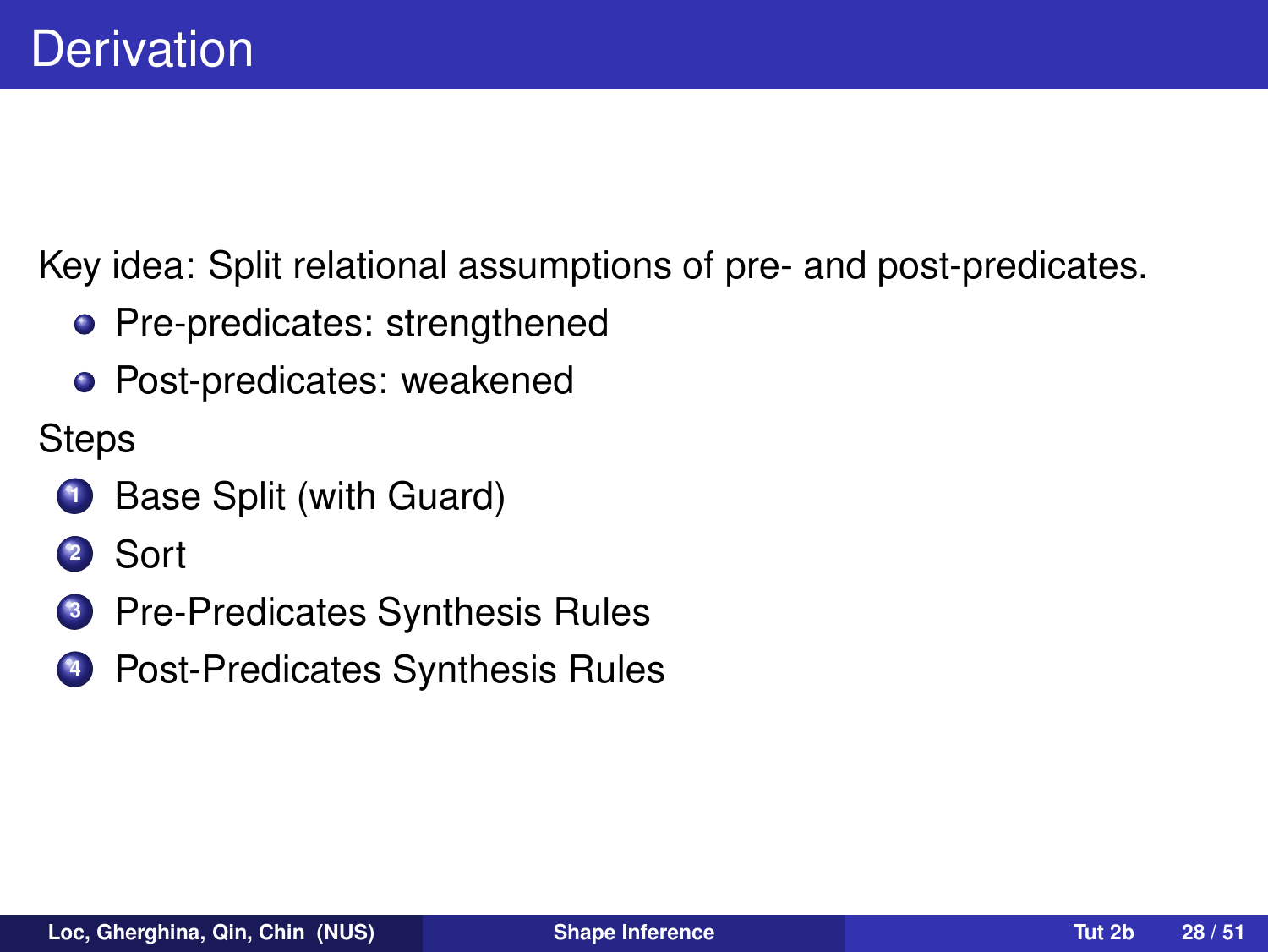Step 2.1: Base Split:

=⇒

\n- (A1). 
$$
H(x, q) \wedge x = \text{NULL} \Rightarrow G(x, q)
$$
\n- (A2).  $H(x, q) \wedge x \neq \text{NULL} \Rightarrow x \mapsto \text{node}(x_p, x_n) * H_p(x_p, q) * H_n(x_n, q)$
\n- (A3).  $H_n(x_n, q) \oplus x \mapsto \text{node}(q, x_n) \Rightarrow H(x_n, x)$
\n- (A4).  $x \mapsto \text{node}(q, x_n) * G(x_n, x) \Rightarrow G(x, q)$
\n

\n- (A1a). 
$$
H(x, q) \wedge x = \text{NULL} \Rightarrow \text{emp} \wedge \text{true}
$$
\n- (A1b).  $\text{emp} \wedge x = \text{NULL} \Rightarrow G(x, q)$
\n- (A2).  $H(x, q) \wedge x \neq \text{NULL} \Rightarrow x \mapsto \text{node}(x_p, x_n) * H_p(x_p, q) * H_n(x_n, q)$
\n- (A3).  $H_n(x_n, q) \oplus x \mapsto \text{node}(q, x_n) \Rightarrow H(x_n, x)$
\n- (A4).  $x \mapsto \text{node}(q, x_n) * G(x_n, x) \Rightarrow G(x, q)$
\n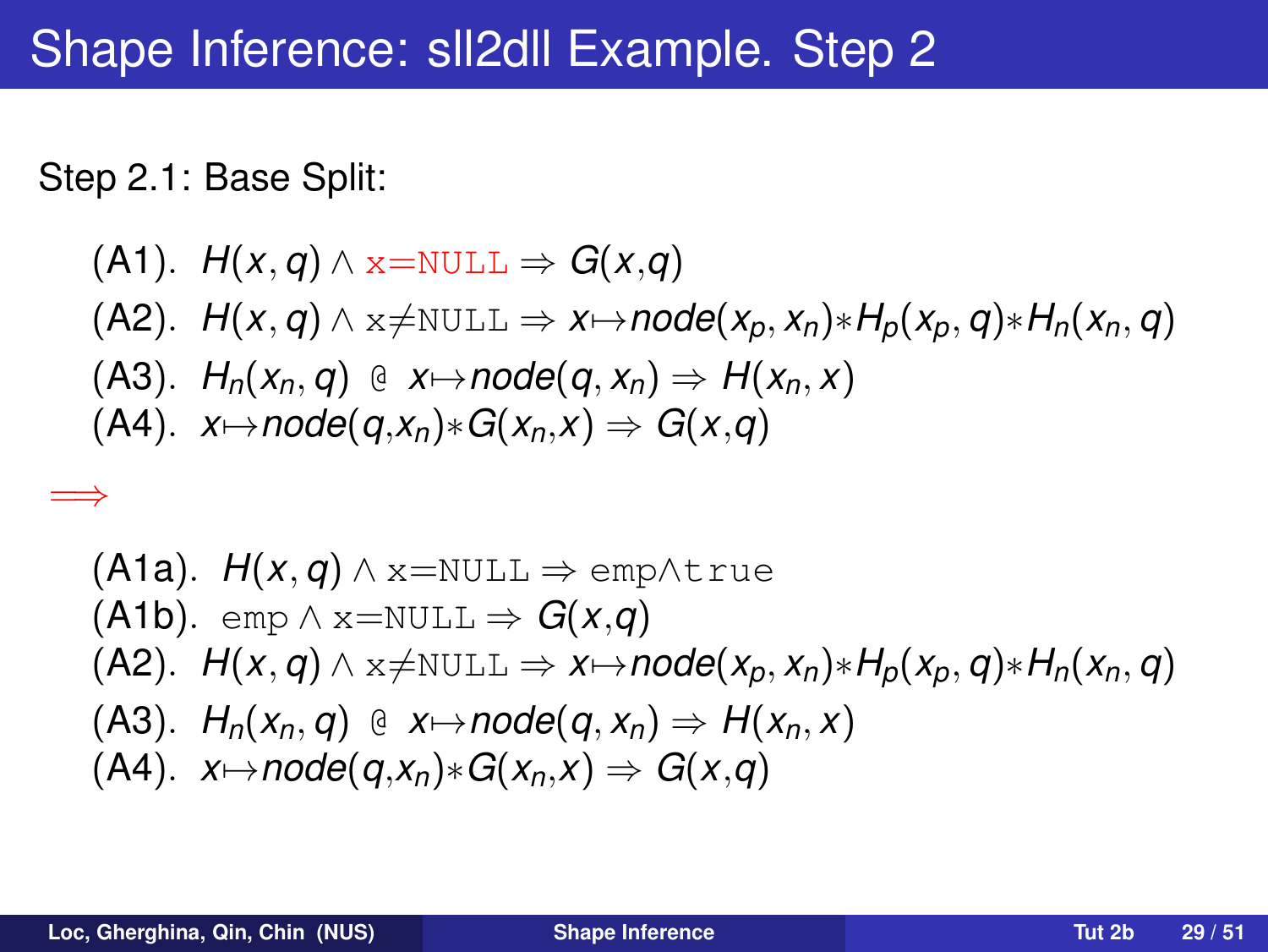#### Step 2.2: Sort

\n- (A1a). 
$$
H(x, q) \wedge x = \text{NULL} \Rightarrow \text{emp} \wedge \text{true}
$$
\n- (A1b).  $\text{emp } \wedge x = \text{NULL} \Rightarrow G(x, q)$
\n- (A2).  $H(x, q) \wedge x \neq \text{NULL} \Rightarrow x \mapsto \text{node}(x_p, x_n) * H_p(x_p, q) * H_n(x_n, q)$
\n- (A3).  $H_n(x_n, q) \oplus x \mapsto \text{node}(q, x_n) \Rightarrow H(x_n, x)$
\n- (A4).  $x \mapsto \text{node}(q, x_n) * G(x_n, x) \Rightarrow G(x, q)$
\n

=⇒ Pre-Preds Assumptions

(A3). 
$$
H_n(x_n, q) \oplus x \mapsto \text{node}(q, x_n) \Rightarrow H(x_n, x)
$$

\n(A1a).  $H(x, q) \land x = \text{NULL} \Rightarrow \text{emp} \land \text{true}$ 

\n(A2).  $H(x, q) \land x \neq \text{NULL} \Rightarrow x \mapsto \text{node}(x_p, x_n) * H_p(x_p, q) * H_n(x_n, q)$ 

Post-Preds Assumptions

(A1b). 
$$
\text{emp} \land x = \text{NULL} \Rightarrow G(x,q)
$$
  
(A4).  $x \mapsto \text{node}(q, x_n) * G(x_n, x) \Rightarrow G(x,q)$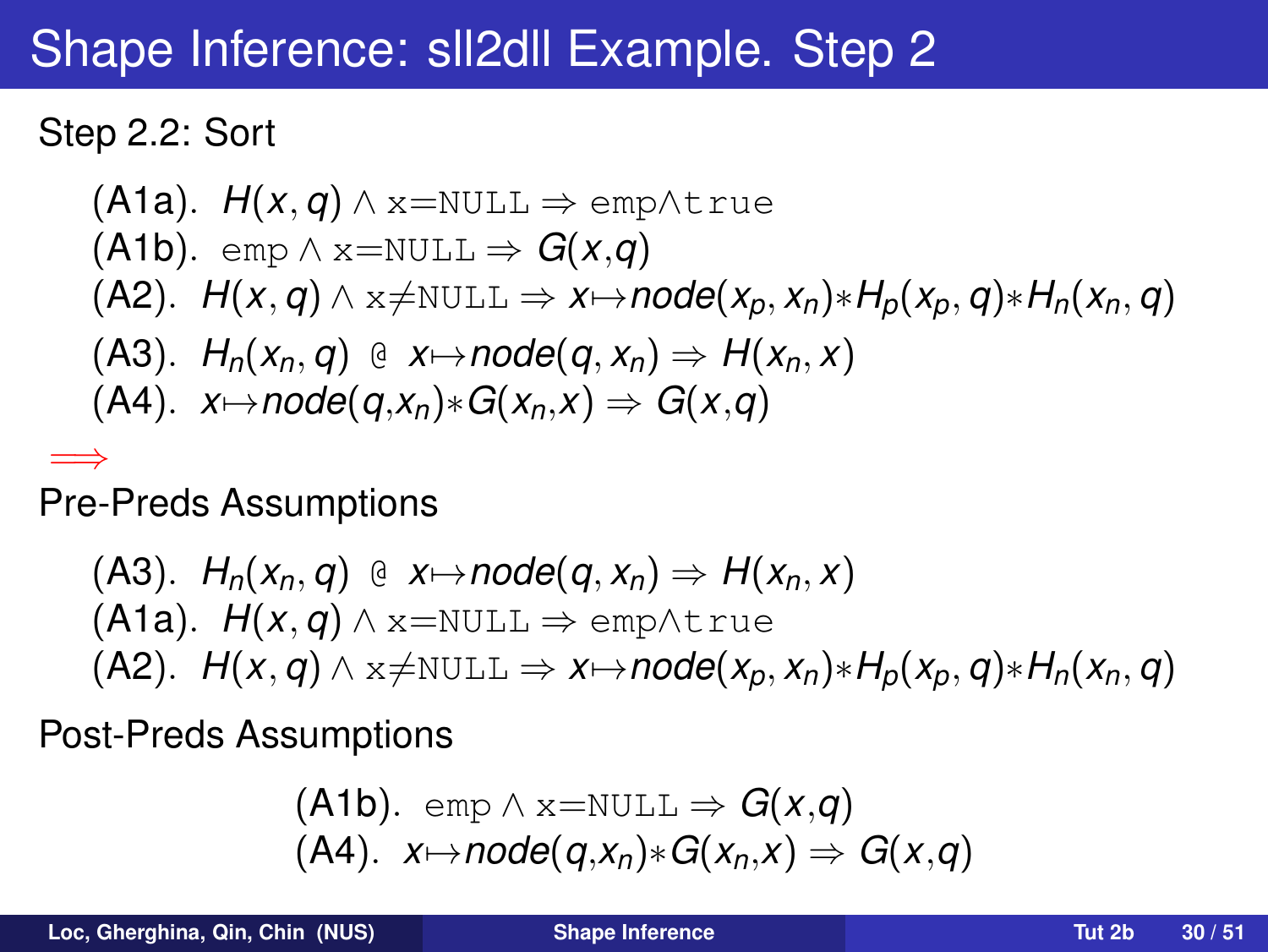Step 2.3: Pre-Predicates Synthesis

Pre-Preds Assumptions

\n- (A3). 
$$
H_n(x_n, q) \oplus x \mapsto node(q, x_n) \Rightarrow H(x_n, x)
$$
\n- (A1a).  $H(x, q) \wedge x = \text{NULL} \Rightarrow \text{emp} \wedge \text{true}$
\n- (A2).  $H(x, q) \wedge x \neq \text{NULL} \Rightarrow x \mapsto node(x_p, x_n) * H_p(x_p, q) * H_n(x_n, q)$
\n

=⇒  $\mathsf{Synthesis}$   $_{\text{H}_{\text{n}}}$  from <code>a3</code>

$$
H_n(x_n,q) \equiv H(x_n,x) \oplus x \mapsto node(q,x_n)
$$

Pre-Preds Assumptions

(A1a). 
$$
H(x, q) \land x = NULL \Rightarrow \text{emp} \land \text{true}
$$
  
(A2).  $H(x, q) \land x \neq NULL \Rightarrow x \mapsto node(x_p, x_n) * H_p(x_p, q) * H_n(x_n, q)$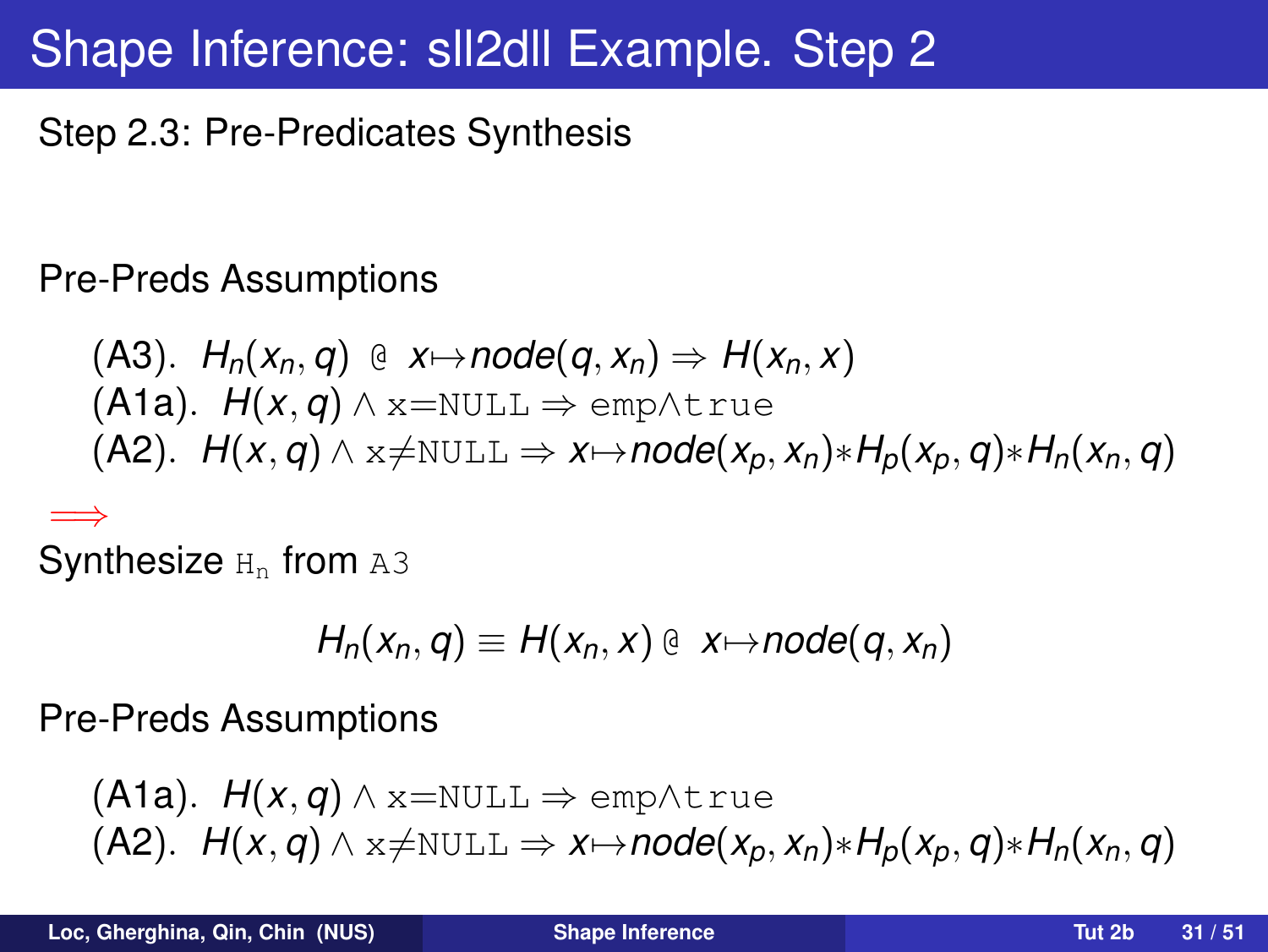Step 2.3: Pre-Predicates Synthesis Inline  $H_n$  into A2

Synthesized Predicate Definition:

$$
H_n(x_n,q)\equiv H(x_n,x)\oplus x\mapsto node(q,x_n)
$$

Pre-Preds Assumptions

(A1a). *H*(*x*, *q*) ∧ x=NULL ⇒ emp∧true  $H(X, q) \wedge x \neq \text{NULL} \Rightarrow x \mapsto node(x_p, x_p) * H_p(x_p, q) * H_p(x_p, q)$ 

=⇒ Pre-Preds Assumptions

$$
\begin{array}{l} \text{(A1a). } H(x,q) \wedge x = \text{NULL} \Rightarrow \text{emp} \wedge \text{true} \\ \text{(A2). } H(x,q) \wedge x \neq \text{NULL} \Rightarrow x \mapsto \text{node}(x_p, x_n) * H_p(x_p, q) * H(x_n, q) \end{array}
$$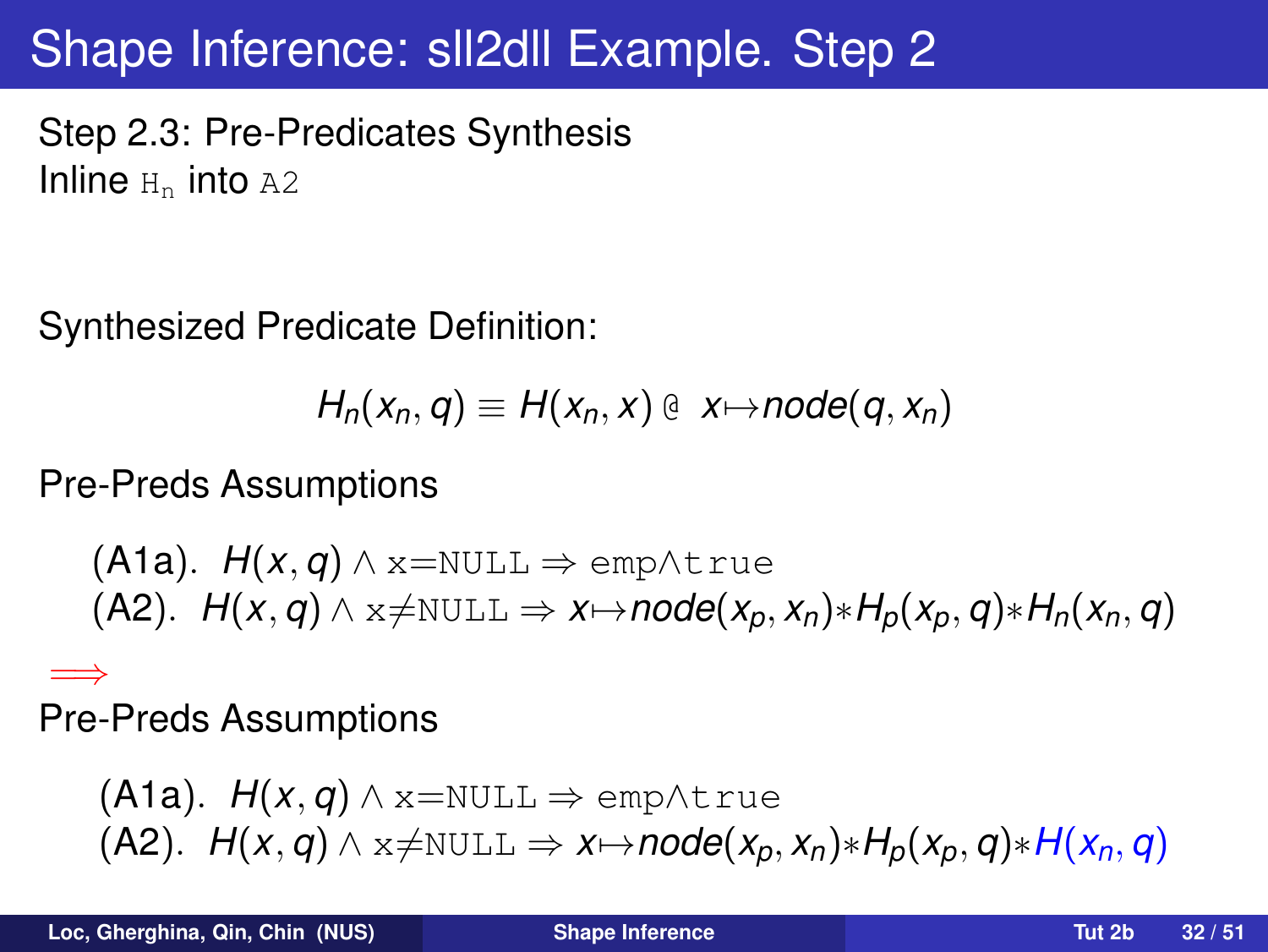Step 2.3: Pre-Predicates Synthesis Synthesize H.

Synthesized Predicate Definition:

$$
H_n(x_n,q) \equiv H(x_n,x) \oplus x \mapsto node(q,x_n)
$$

Pre-Preds Assumptions

$$
H(x,q) \Rightarrow (\text{emp} \land x = \text{NULL}) \lor (x \mapsto node(x_p, x_n) * H_p(x_p, q) * H(x_n, q) \land x \neq \text{NULL})
$$

=⇒ Synthesized Predicate Definition:

$$
H_n(x_n, q) \equiv H(x_n, x) \oplus x \mapsto node(q, x_n)
$$
  
\n
$$
H(x, q) \equiv (emp \wedge x = NULL) \vee (x \mapsto node(x_p, x_n) * H_p(x_p, q) * H(x_n, q) \wedge x \neq NULL)
$$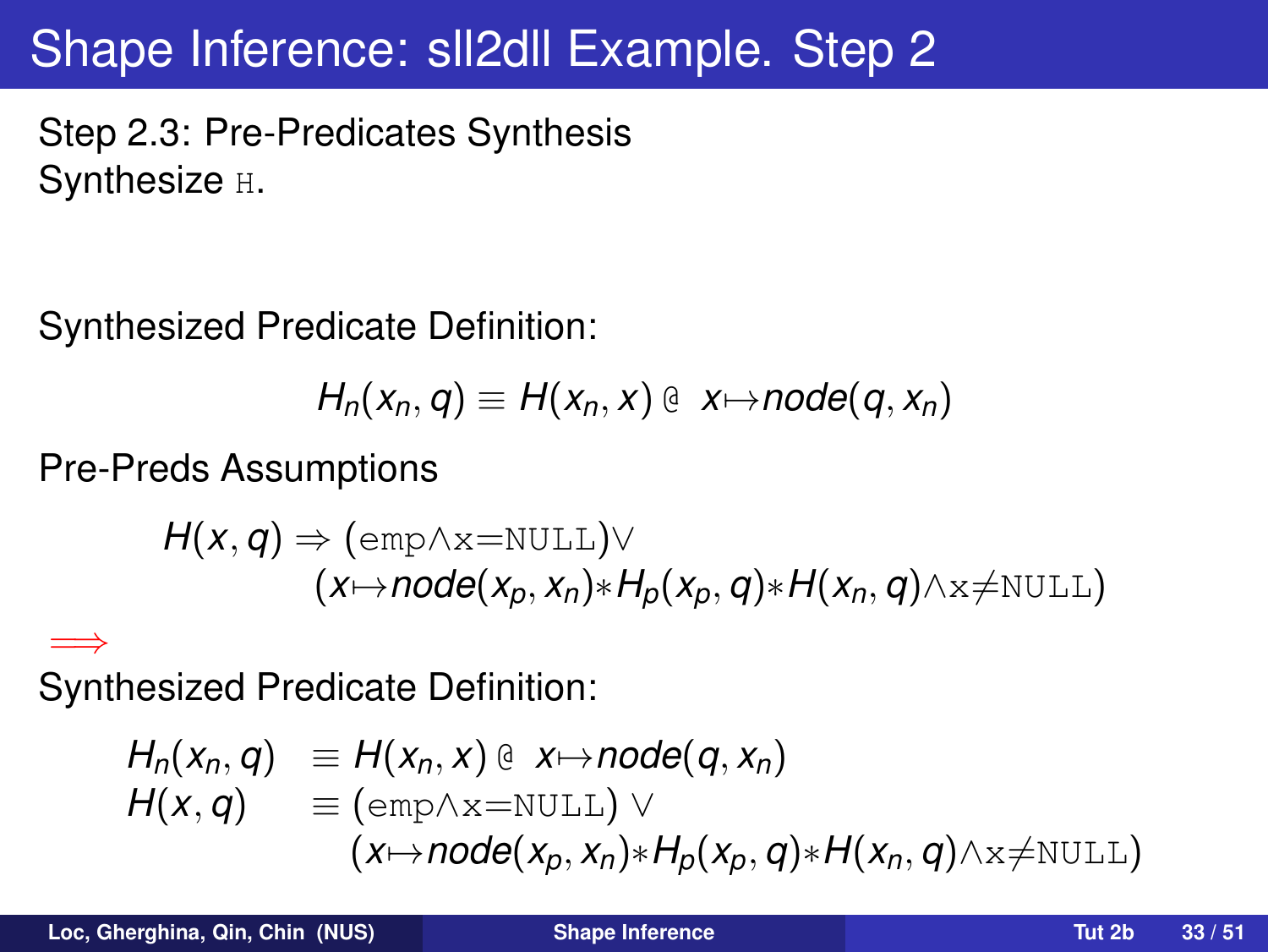Step 2.4: Post-Predicates Synthesis Synthesize G. soundly weaken conjunction into disjunction Post-Preds Assumptions

$$
\begin{array}{ll}\n\text{(A1b). } \text{emp} \land x = \text{NULL} \Rightarrow G(x,q) \\
\text{(A4). } x \mapsto node(q, x_n) * G(x_n, x) \Rightarrow G(x,q)\n\end{array}
$$

$$
emp \land x = NULL \lor x \rightarrow node(q, x_n) * G(x_n, x) \Rightarrow G(x, q)
$$

$$
H_n(x_n, q) \equiv H(x_n, x) \& x \mapsto node(q, x_n)
$$
\n
$$
H(x, q) \equiv (\text{emp} \wedge x = \text{NULL}) \vee
$$
\n
$$
(x \mapsto node(x_p, x_n) * H_p(x_p, q) * H(x_n, q) \wedge x \neq \text{NULL})
$$
\n
$$
G(x, q) \equiv (\text{emp} \wedge x = \text{NULL}) \vee (x \mapsto node(q, x_n) * G(x_n, x))
$$

=⇒

=⇒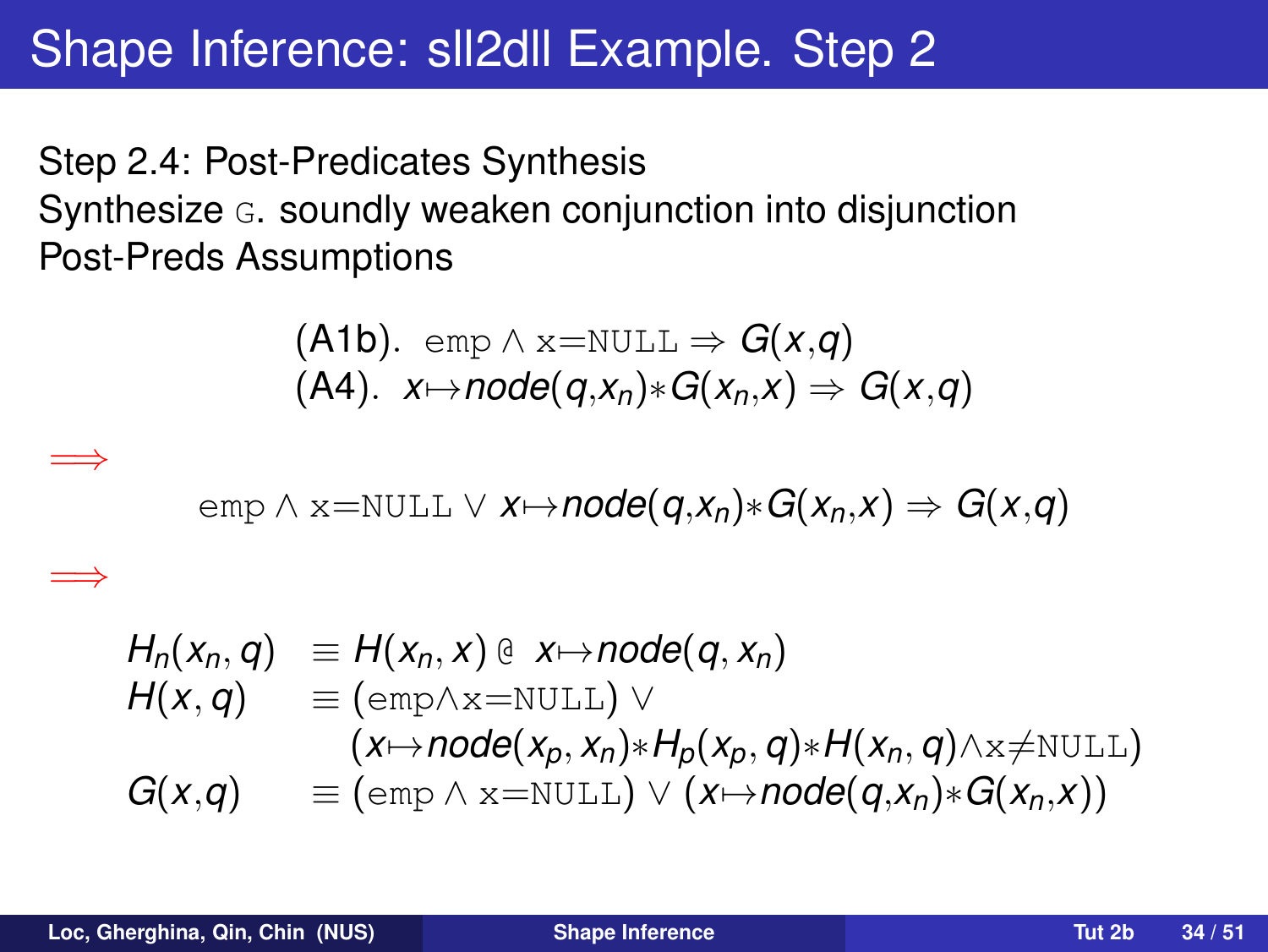Synthesized Predicate Definition:

$$
H_n(x_n, q) \equiv H(x_n, x) @ x \mapsto node(q, x_n) \nH(x, q) \equiv (emp \wedge x = NULL) \vee \n(x \mapsto node(x_p, x_n) * H_p(x_p, q) * H(x_n, q) \wedge x \neq NULL) \nG(x,q) \equiv (emp \wedge x = NULL) \vee (x \mapsto node(q, x_n) * G(x_n, x))
$$

Other issues:

- **1** Base Split with Guard
- **2** Inline with Guarded Assumptions
- **<sup>3</sup>** Soundness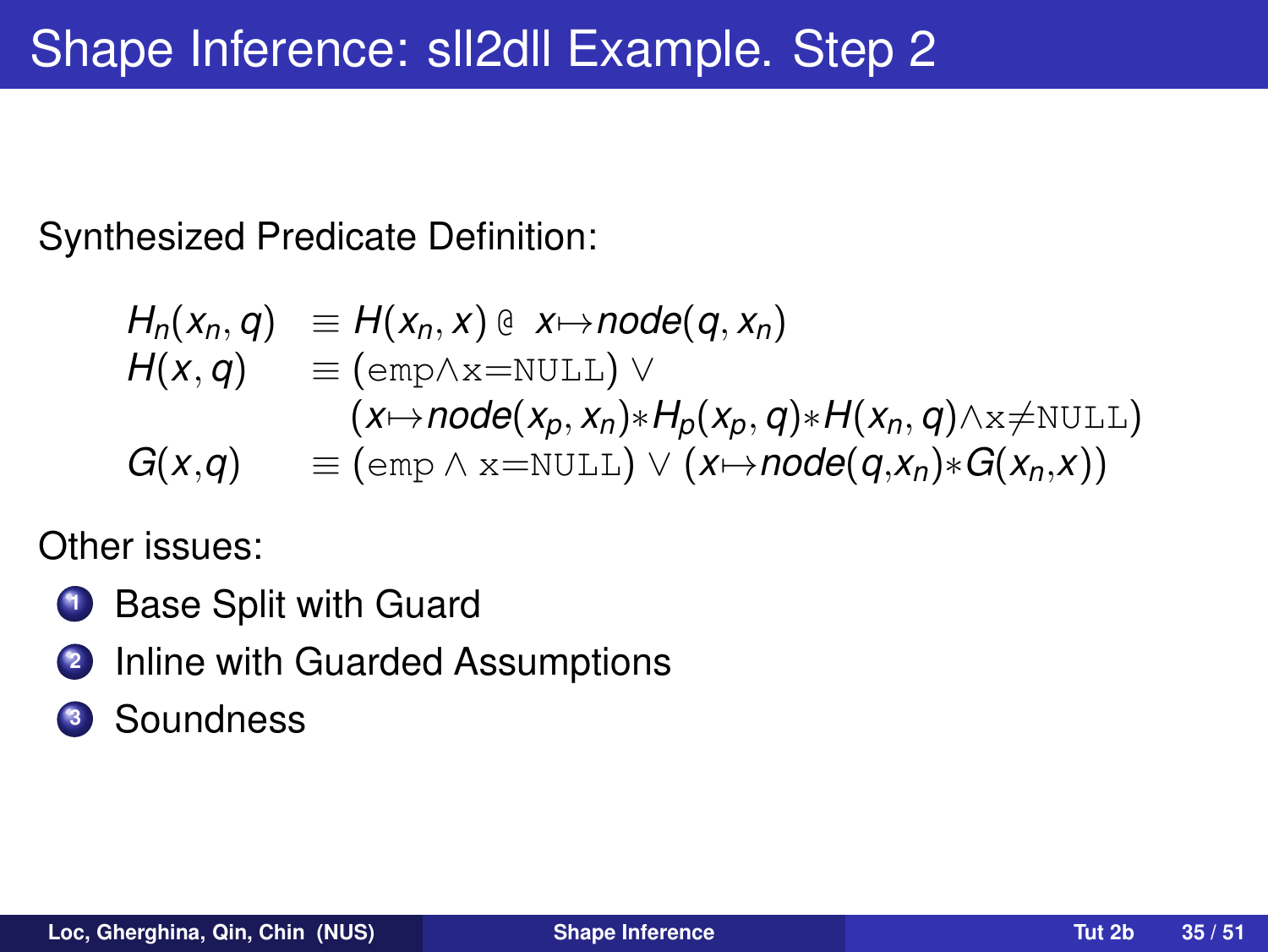$$
H_n(x_n, q) \equiv H(x_n, x) @ x \mapsto node(q, x_n)
$$
  
\n
$$
H(x, q) \equiv (emp \wedge x = NULL) \vee
$$
  
\n
$$
G(x,q) \equiv (emp \wedge x = NULL) \vee (x \mapsto node(q, x_n) * H(x_n, q) \wedge x \neq NULL)
$$
  
\n
$$
G(x,q) \equiv (emp \wedge x = NULL) \vee (x \mapsto node(q, x_n) * G(x_n, x))
$$

- **<sup>1</sup>** Detect Dangling Predicates, e.g. *Hp*(*xp*, *q*)
- **2** Eliminate Useless Parameters, e.g. parameter **q** of  $H(x, q)$
- **3** Resue Predicates, e.g relate H with sll and G with with dll

$$
\texttt{requires } \texttt{sll(x)} \qquad \texttt{ensures } \texttt{dll(x)}
$$

Other Issues:



**<sup>2</sup>** Lemma Synthesis Mechanism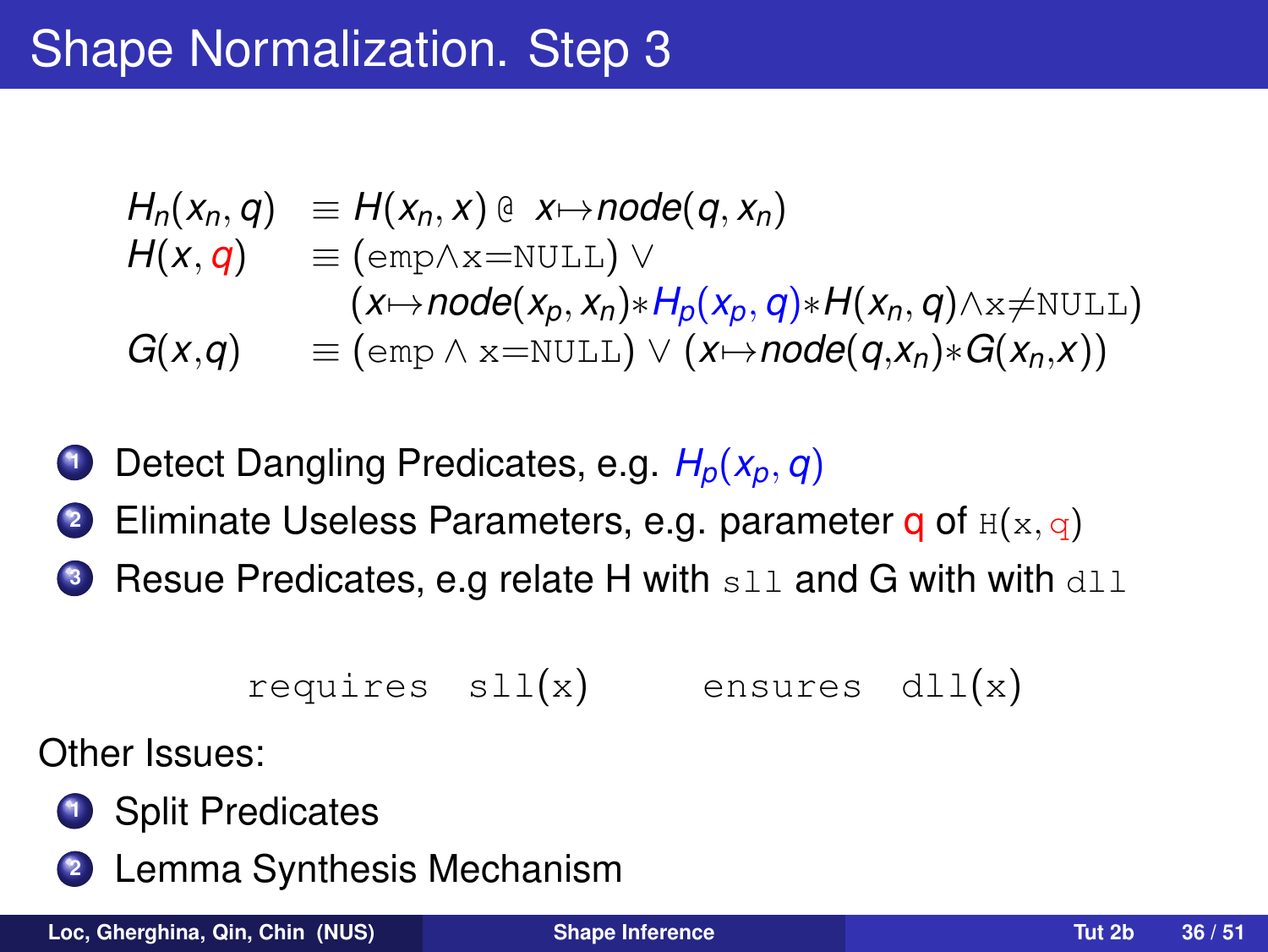







<span id="page-36-0"></span>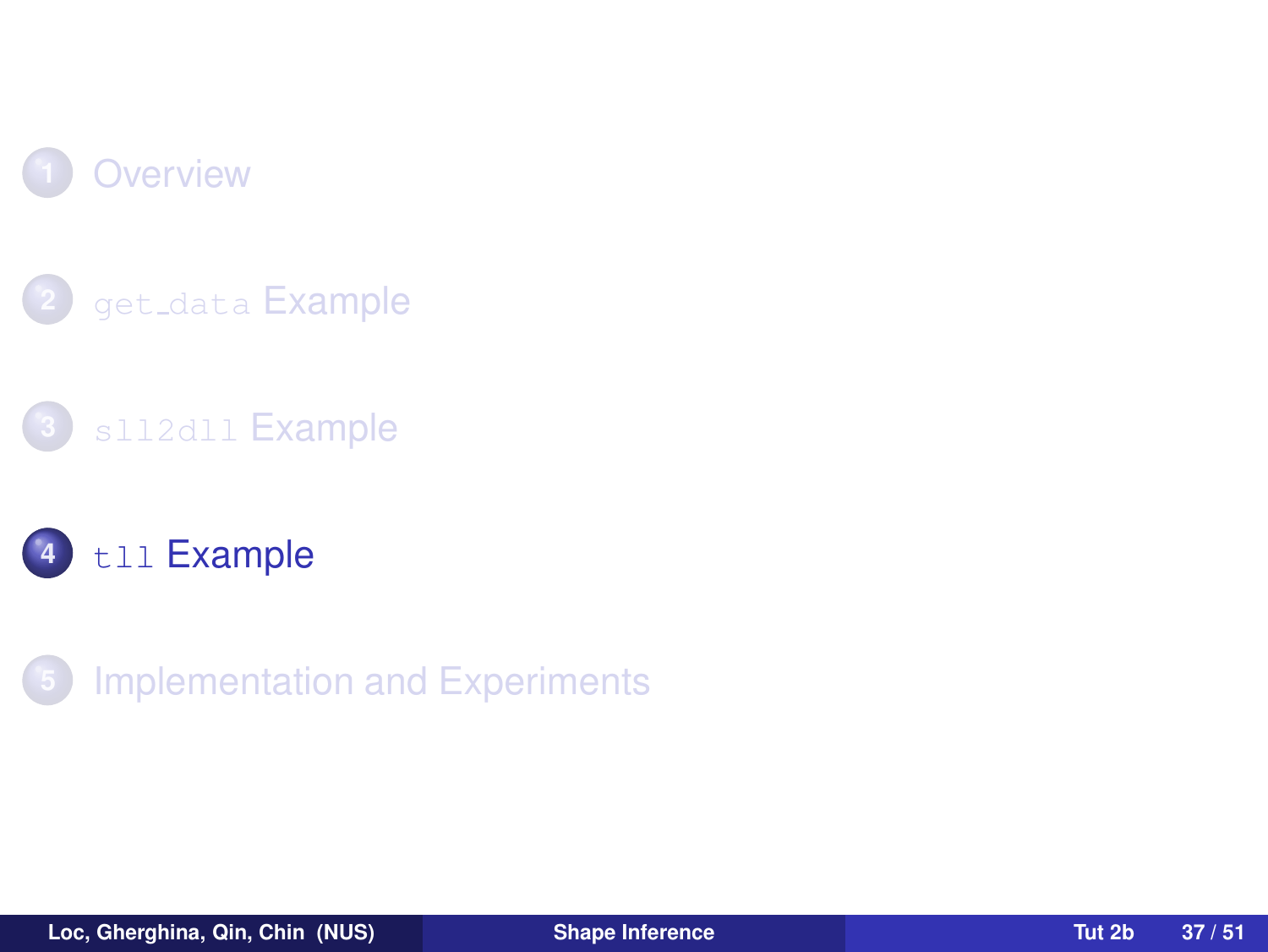#### **1** Forward verification

- Rcollects the constraints over "unknown shape predicates" required for memory safety
- **<sup>2</sup>** Sound entailment via second-order bi-abduction
	- Rgenerates the constraints over "unknown shape predicates" required for the entailment to hold
- **<sup>3</sup>** Derivation of predicate definitions from the constraints
- **<sup>4</sup>** Normalization for "concise" and "reusable" predicate definitions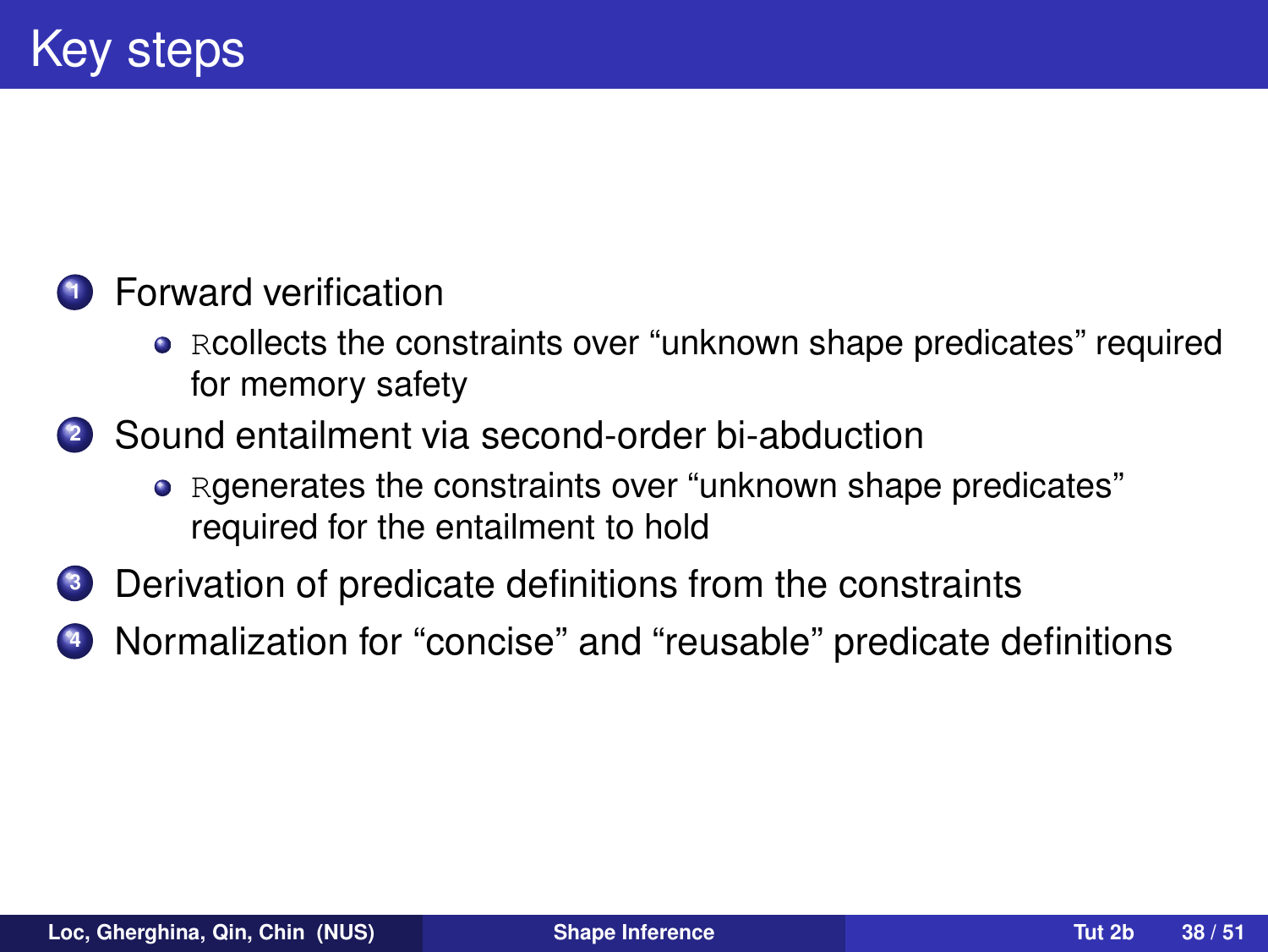### tll Example



```
1 // Iosif et. al. [CADE'13]
2 struct tree{ struct tree* parent; struct tree* left;
3 struct tree* right; struct tree* next;
4 };
5 struct tree* set_right (struct tree* x, struct tree* parent, struct tree* t){
6 x->parent=parent;
7 if (x->right==NULL){
8 \times \text{N} x->next = t;
9 return x;
10 } else{
11 struct node* r_most = set_right(x->right, x, t);
12 return set_right(x->left, x, r_most);
13 }
14 }
```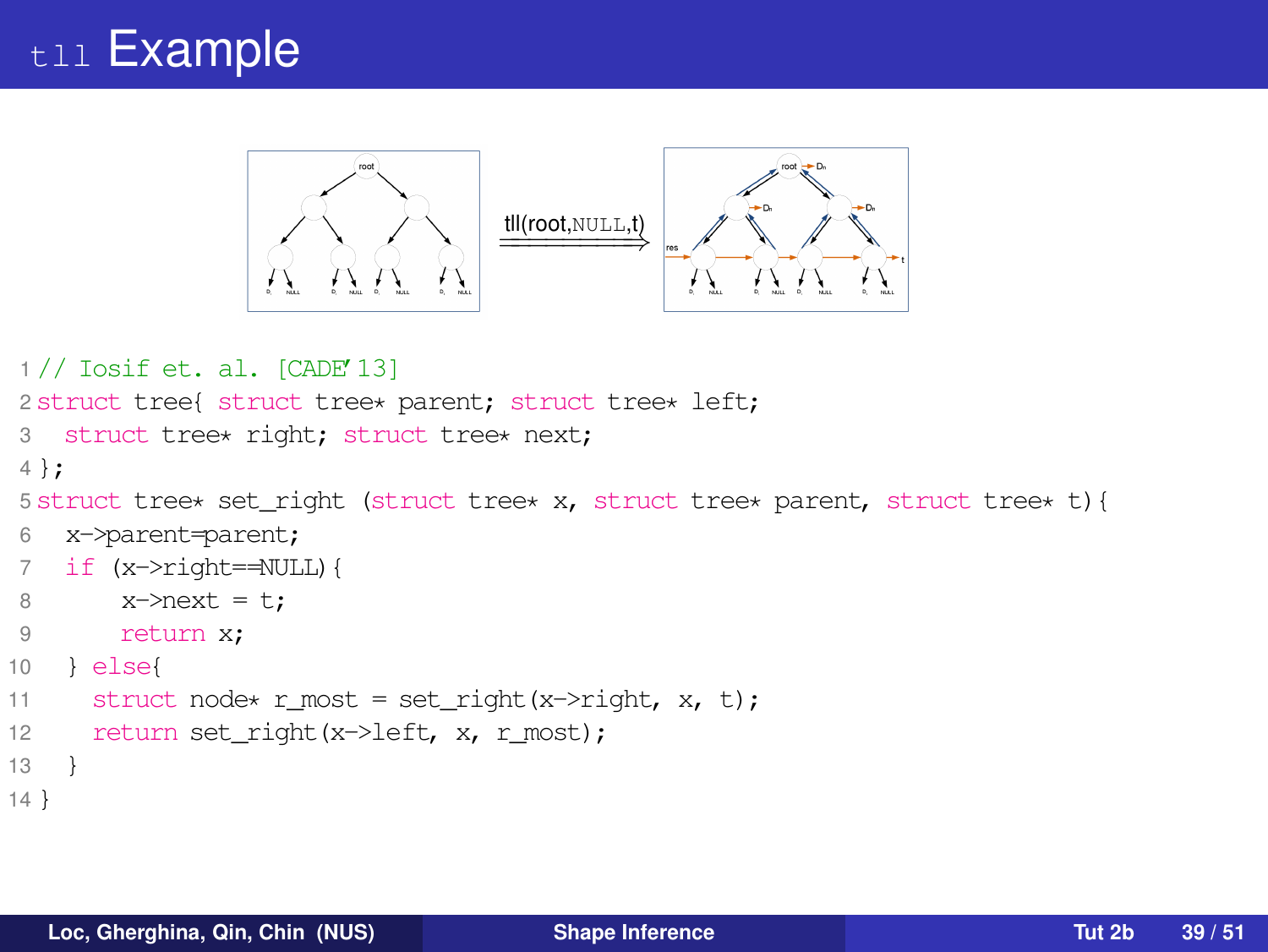### t<sub>11</sub> Example



We introduce two unknown predicates *H*(*x*) and *G*(*x*,*p*,res,*t*)

struct tree<sup>∗</sup> tll(struct tree<sup>∗</sup> <sup>x</sup>, struct tree<sup>∗</sup> <sup>p</sup>, struct tree<sup>∗</sup> <sup>t</sup>) requires *H*(*x*) ensures *G*(*x*,*p*,res,*t*)

**○** Our analysis generates:

 $H(x) \equiv x \mapsto \text{tree}(\_,\_,r,\_) \wedge \text{r} = \text{NULL}$  $\vee$  *x* $\mapsto$ *tree*( , *l*, *r*, )∗*H*(*l*)∗*H*(*r*) ∧ r  $\neq$  NULL

 $G(x,p,res,t) \equiv x \mapsto tree(p, \_, r, t) \wedge res = x \wedge r = NULL$ ∨ *x*7→*tree*(*p*,*l*,*r*, )∗*G*(*l*,*x*,res,*lm*)∗*G*(*r*,*x*,*lm*,*t*)∧r6=NULL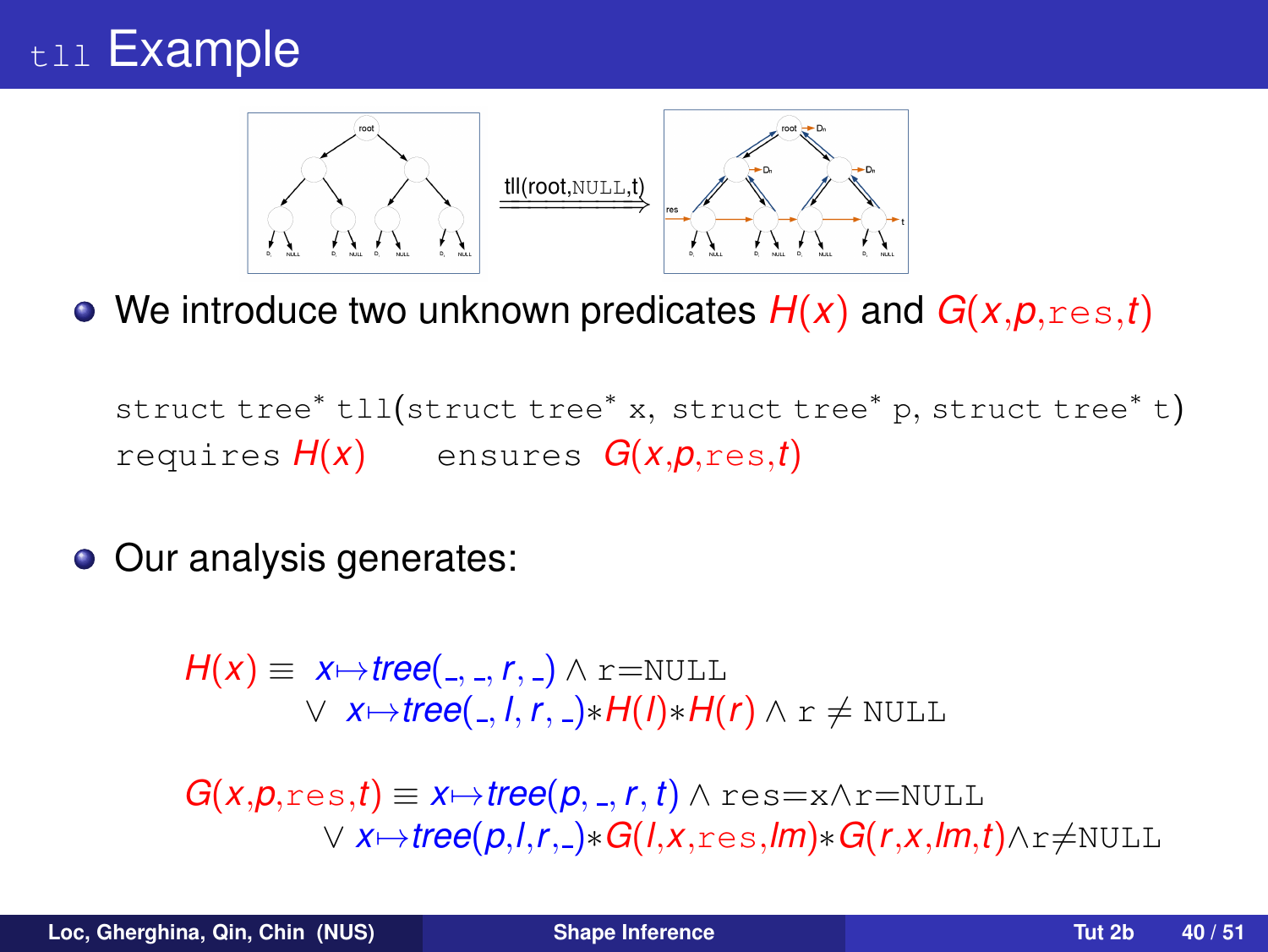For the til example the set of constraints  $\mathcal R$  is :

```
struct tree∗ tll
  (struct tree∗ x,
   struct tree∗ p,
   struct tree∗ t) {
 x \rightarrow parent = p: (1)if (x\rightarrow r = null) {
   x \rightarrow x + y = t;
   return x;(2)
 } else {
   struct tree* lm; (5). x \mapsto \text{tree}(p,l,r,n) * H_n(n,q,t) * G(r,x,lm,t)lm = \text{tl}(x \rightarrow r, x, t);(3) *G(l, x, res, lm) \land r \neq \text{NULL} \Rightarrow G(x, p, res, t)return tll(x\rightarrow l,x,lm);(4)\{5\}}
                                   H(X,q,t) \Rightarrow X \mapsto \text{tree}(p,l,r,n) * H_l(l,q,t)∗Hr(r,q,t)∗Hn(n,q,t)∗Hp(p,q,t)
                                   (2). x7→tree(p, l, r, t)∗Hl(l,q,t)∗Hp(p,q,t)
                                         ∗Hr(r,q,t)∧r=NULL∧res=x ⇒ G(x, p, res, t)
                                   (H_r(r,q,t) \wedge r \neq \text{NULL} \Rightarrow H(r,x,t)(H_1(H_1, q, t) \Rightarrow H(1, q, m)
```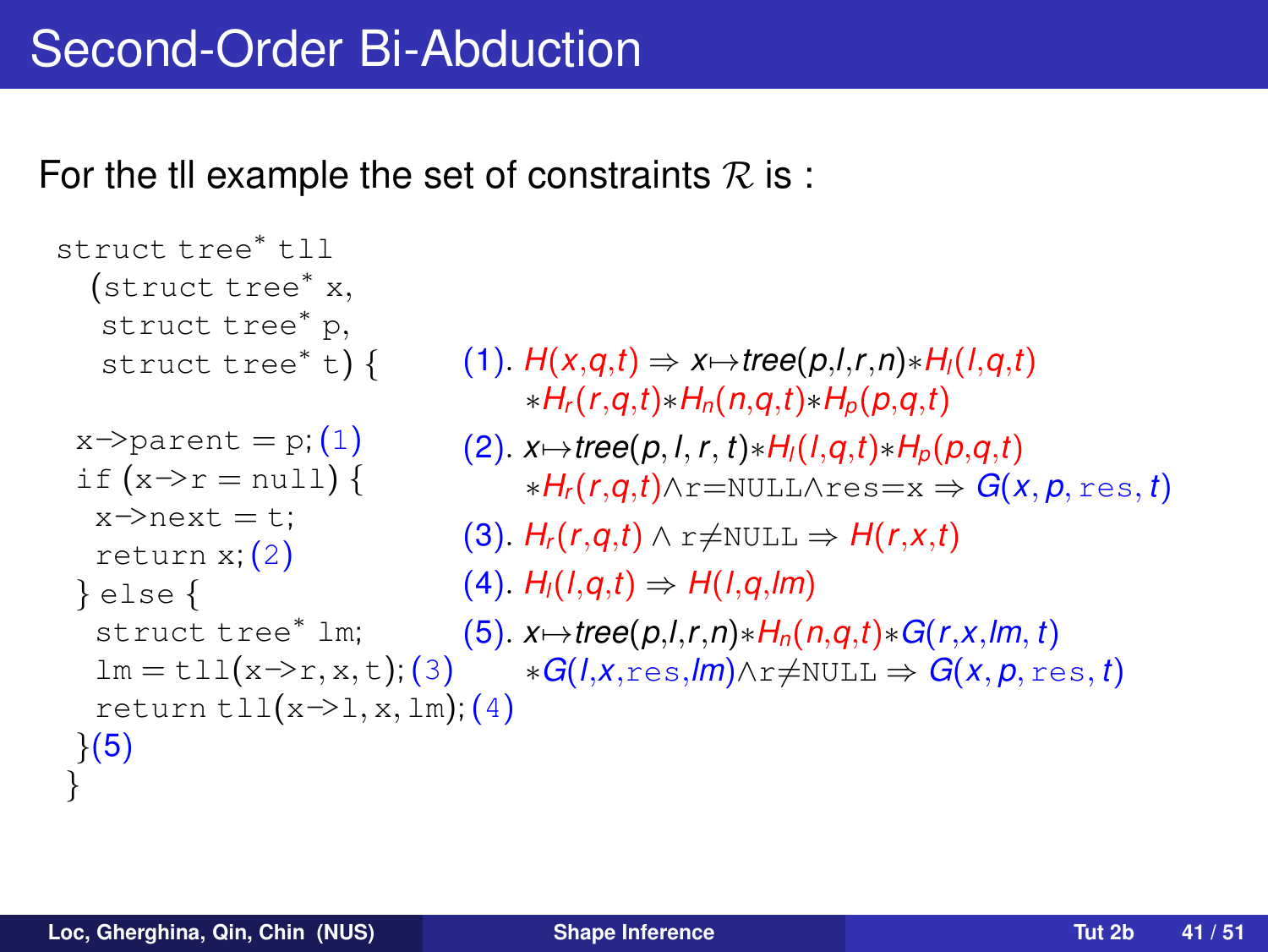Starting from the set of constraints  $R$ 

- separate pre-preds constraints from post-preds constraints
- soundly derive definitions for the unknown predicates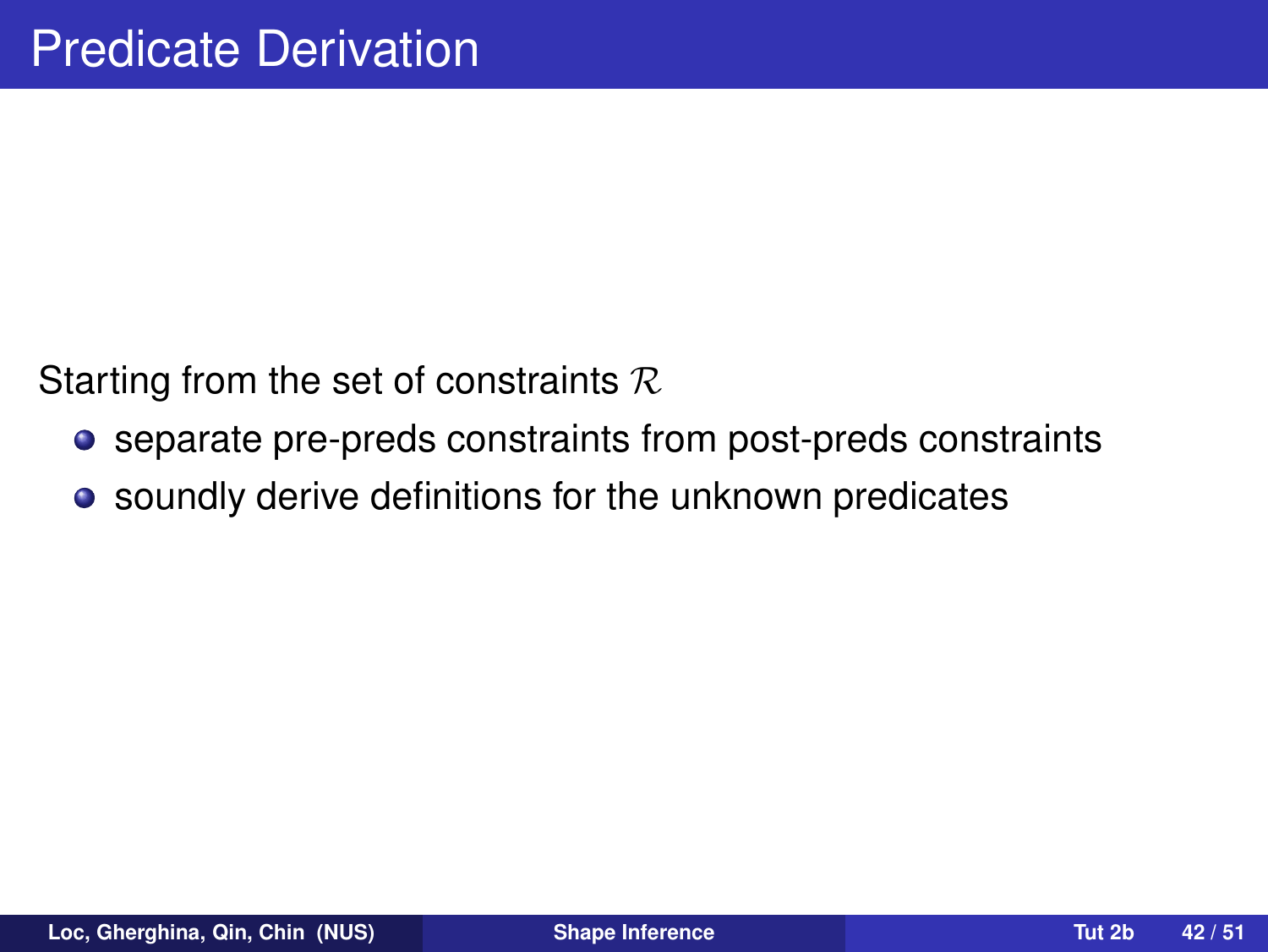Separate pre-preds constraints from post-preds constraints

 $(4)$ .  $x \mapsto tree(p, l, r, t) * H_l(l, q, t) * H_p(p, q, t) * H_r(r, q, t) \wedge r = \text{NULL} \wedge res = x$  $\Rightarrow G(x, p, \text{res}, t)$ 

Is split into:

(4a). 
$$
H_r(r,q,t) \land r = NULL \Rightarrow emp
$$
  
\n(4b).  $H_l(l,q,t) \Rightarrow T$   
\n(4c).  $H_p(p,q,t) \Rightarrow T$   
\n(4d).  $x \mapsto tree(p, l, r, t) \land r = NULL \land res = x \Rightarrow G(x, p, res, t)$ 

This split enables separate refinements for pre and post predicates.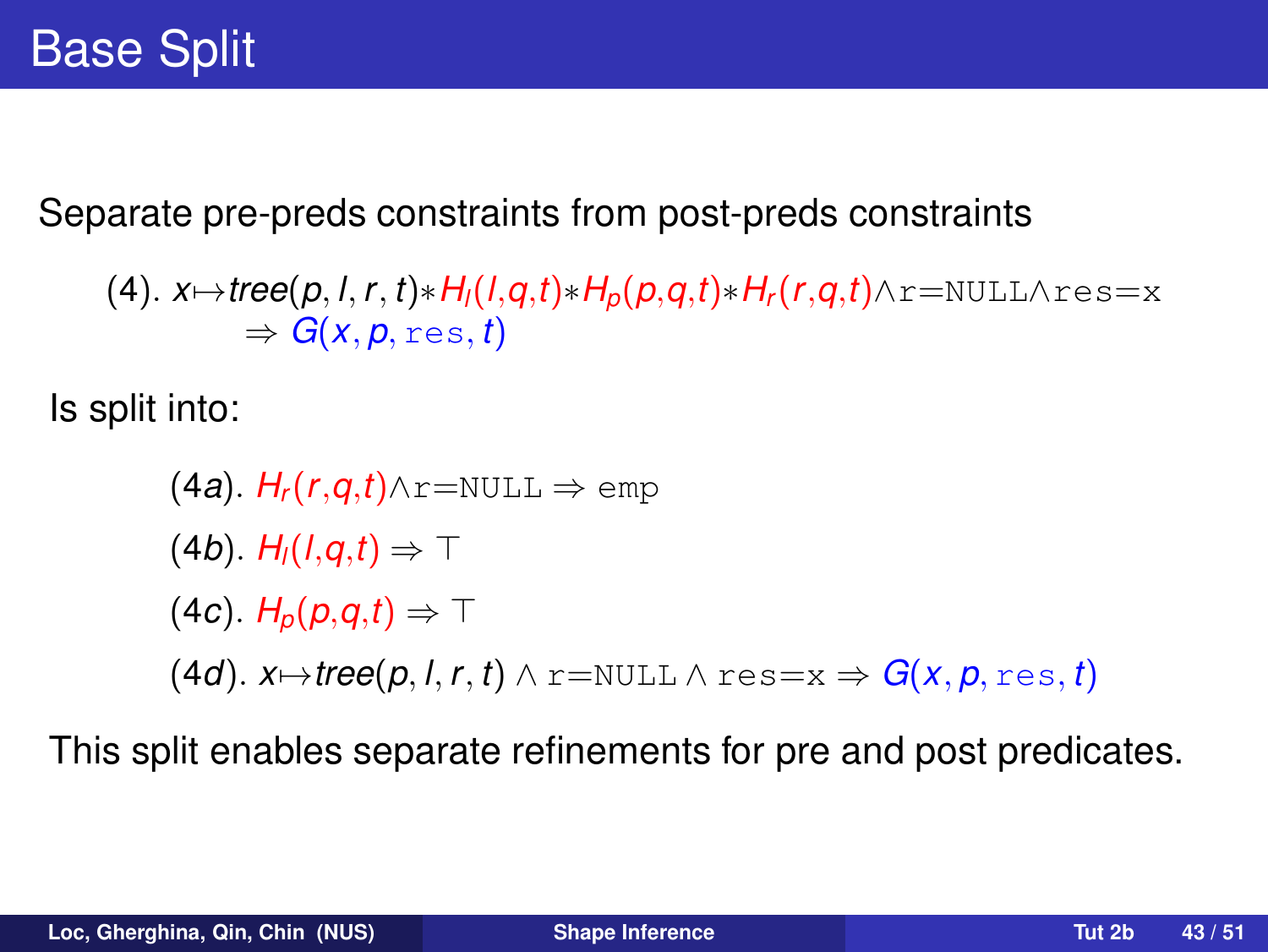After the application of the refinement rules (see the paper):

 $H_1(1, q, t) \equiv H(1, x, lm)$  $H_r(r, q, t) \equiv \text{emp} \land r = \text{NULL} \lor H(r, x, t) \land r \neq \text{NULL}$  $H_p(p, q, t) \equiv \top$  $H_n(n, q, t) \equiv \top$  $H(x,q,t) \equiv x \mapsto tree(p,l,r,n) * H_l(l,q,t) * H_r(r,q,t) * H_n(n,q,t) * H_p(p,q,t)$ 

 $G(x, p, \text{res}, t) \equiv x \mapsto \text{tree}(p, \_, r, t) \wedge \text{res} = x \wedge \text{r} = \text{NULL}$ ∨ *x*7→*tree*(*p*,*l*,*r*, )∗*G*(*l*,*x*,res,*lm*)∗*G*(*r*,*x*,*lm*,*t*)∧r6=NULL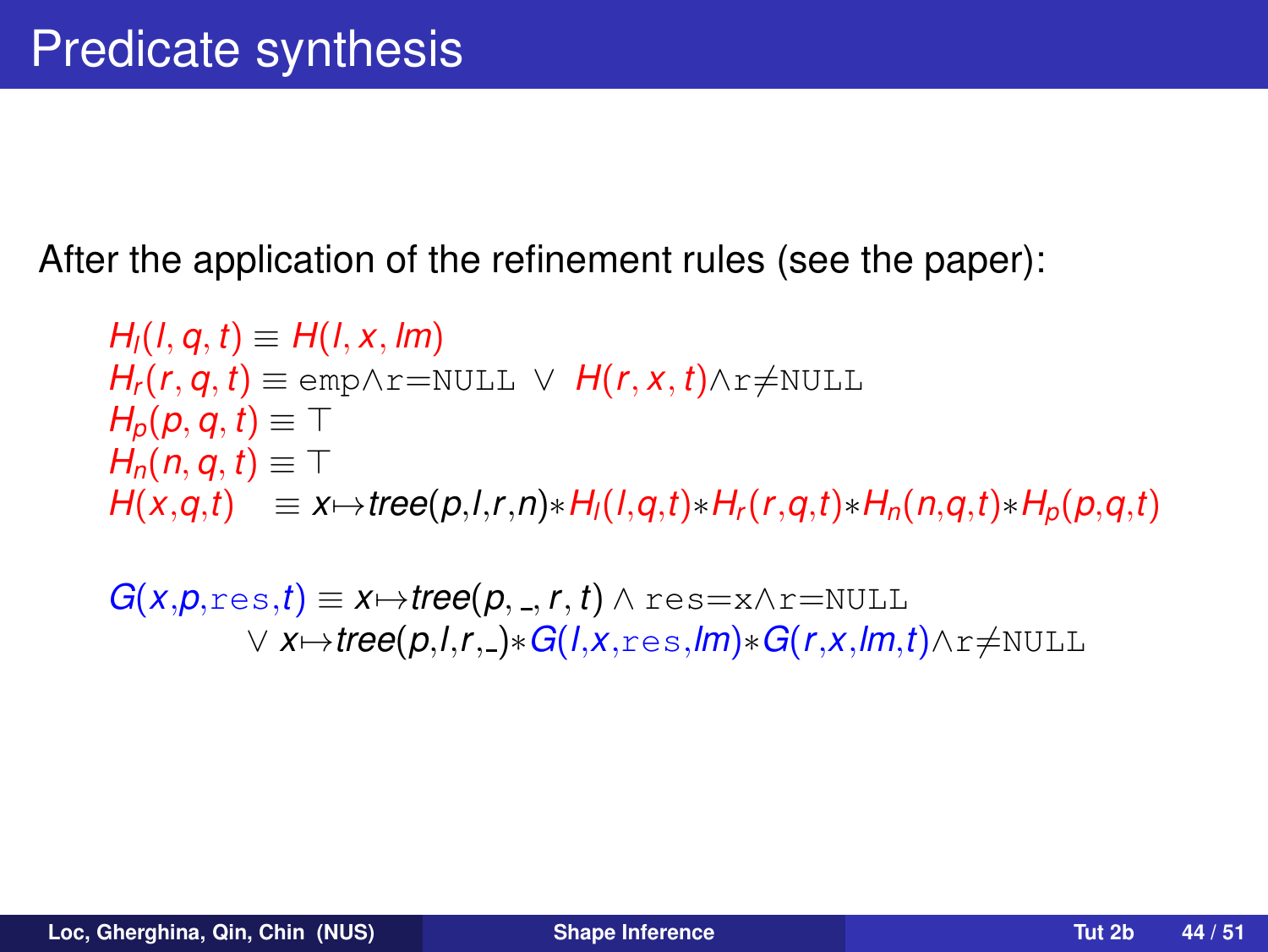### Normalization of predicate definitions



User-Defined Predicate for binary tree

$$
pred bt(root) \equiv (root \rightarrow tree(., ., NULL, .))
$$
  
 
$$
V(root \rightarrow tree(., 1, r, .) * bt(1) * bt(r) \land r \neq NULL;
$$

### User-Defined Predicate for tree with linked-leaves and parents

 $pred$ tll $\langle root, p, l_l, l_r \rangle \equiv (root \rightarrow tree \langle p, \_, NULL \rangle \land root = l_l)$  $V$ (root $\rightarrow$ tree $\langle p,l,r,\_\ast$ tll $\langle l,root,ll,z\rangle$ \*tll $\langle r,root,zlr\rangle$  $\wedge$ r≠NULL;

Inferred Specification

requires  $bt\langle x \rangle$  ensures  $tll\langle x, p, res, t \rangle;$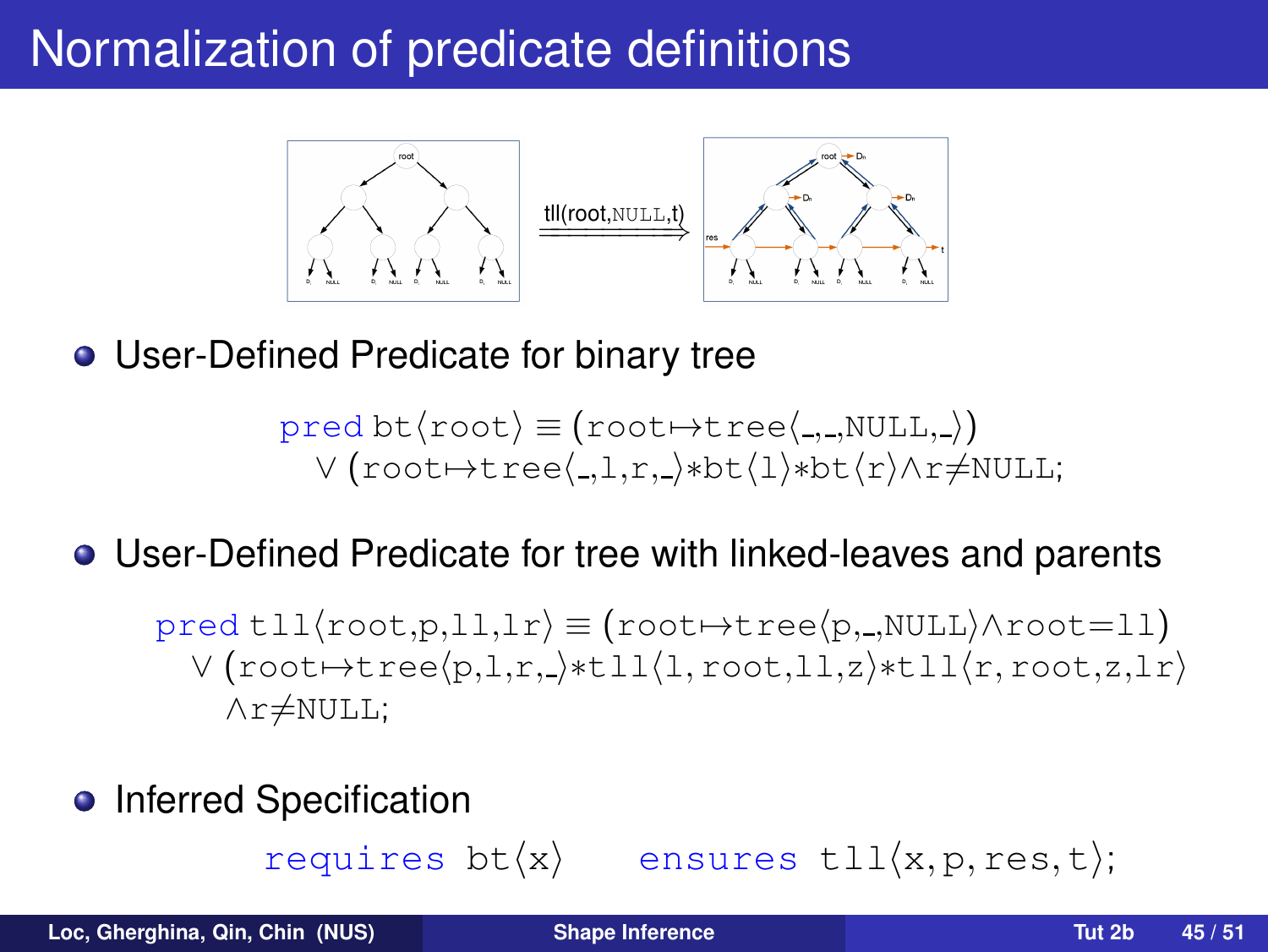







<span id="page-45-0"></span>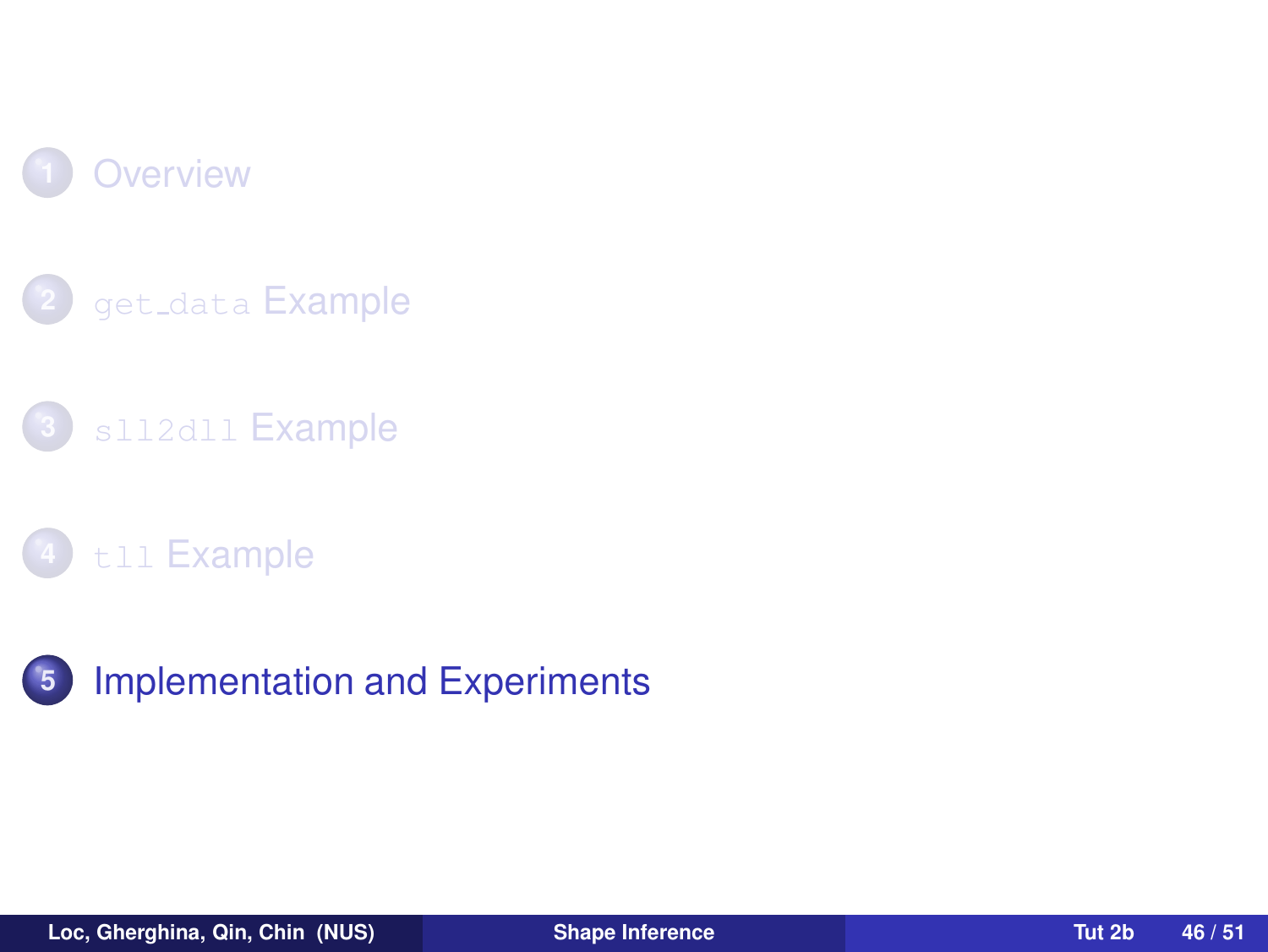# Shape Inference: Implementation and Experiments

| Example                    | Syn.             | Veri. | Example                        | Syn.             | Veri. |
|----------------------------|------------------|-------|--------------------------------|------------------|-------|
| SLL (reverse)              | 0.21             | 0.2   | SLL2DLL                        | 0.19             | 0.18  |
| SLL (insert)               | 0.2 <sub>0</sub> | 0.2   | DLL (check)                    | 0.21             | 0.19  |
| SLL (setTail)              | 0.16             | 0.16  | DLL (append)                   | 0.2 <sub>0</sub> | 0.2   |
| SLL (get-last)             | 0.7              | 0.21  | CDLL (c)                       | 0.22             | 0.21  |
| SLL-sorted (c)             | 0.26             | 0.22  | CDLL of 5CSLLs (c)             | 0.39             | 1.3   |
| SLL (bubblesort)           | 0.28             | 0.26  | CDLL of CSLLs <sub>2</sub> (c) | 0.33             | 0.29  |
| SLL (insertsort)           | 0.3              | 0.27  | btree (search)                 | 0.23             | 0.23  |
| SLL (zip)                  | 0.27             | 0.24  | btree-parent (t)               | 0.23             | 0.24  |
| $SLL + tail(c)$            | 0.19             | 0.18  | rose-tree (c)                  | 0.28             | 0.23  |
| skip-list <sub>3</sub> (c) | 0.36             | 0.3   | swl (t)                        | 0.23             | 22    |
| SLL of 0/1 SLLs            | 0.25             | 0.23  | mcf(c)                         | 0.26             | 0.26  |
| CSLL (t)                   | 0.22             | 0.24  | tll $(t)$                      | 0.23             | 0.21  |
| CSLL of CSLLs (c)          | 0.24             | 0.22  | tll (set-parent)               | 0.24             | 0.24  |

**c** for *check* and **t** for *traverse*

- S2: http://loris-7.ddns.comp.nus.edu.sg/~project/s2/beta/
- $\bullet$  synthesis  $<$  1s for all examples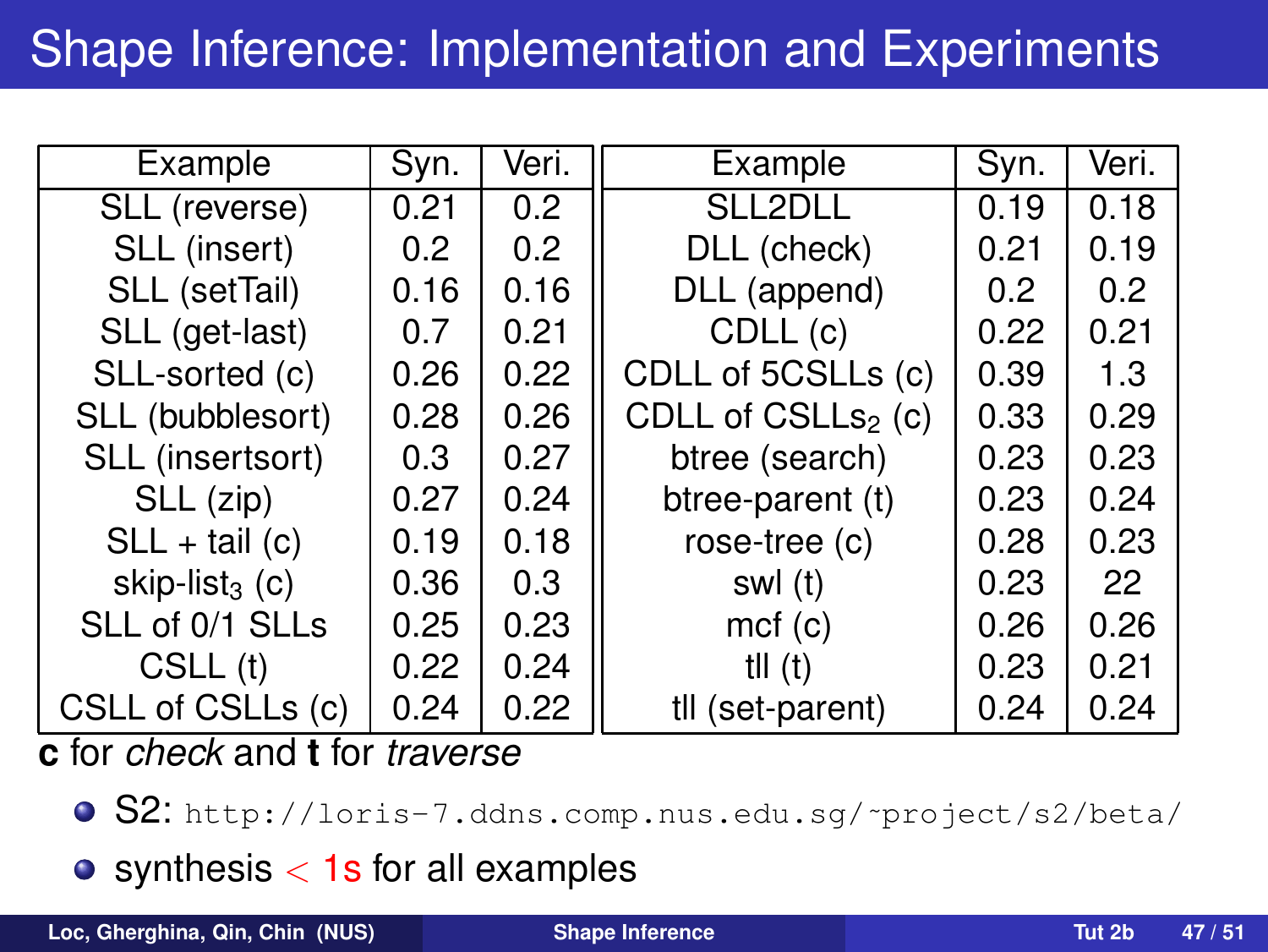S2: [http://loris-7.ddns.comp.nus.edu.sg/˜project/s2/beta/](http://loris-7.ddns.comp.nus.edu.sg/~project/s2/beta/)

|          | LOC  | #Proc | #Loop | $\#$ | Syn. (second) |
|----------|------|-------|-------|------|---------------|
| gslist.c | 698  | 33    | 18    | 47   | 11.73         |
| glist.c  | 784  | 35    | 19    | 49   | 7.43          |
| gtree.c  | 1204 | 36    | 14    | 44   | 3.69          |
| gnode.c  | 1128 | 37    | 27    | 52   | 16.34         |

- **o** GLIB open source
- $\bullet$  gtree: balanced binary tree. gnode: N-ary tree.
- shape analyse successfully for 89% of procedures/loops (192/216)
- **.** limitation: overlaid data structures, array pointers, combined shape  $+$  pure (e.g. get data nth)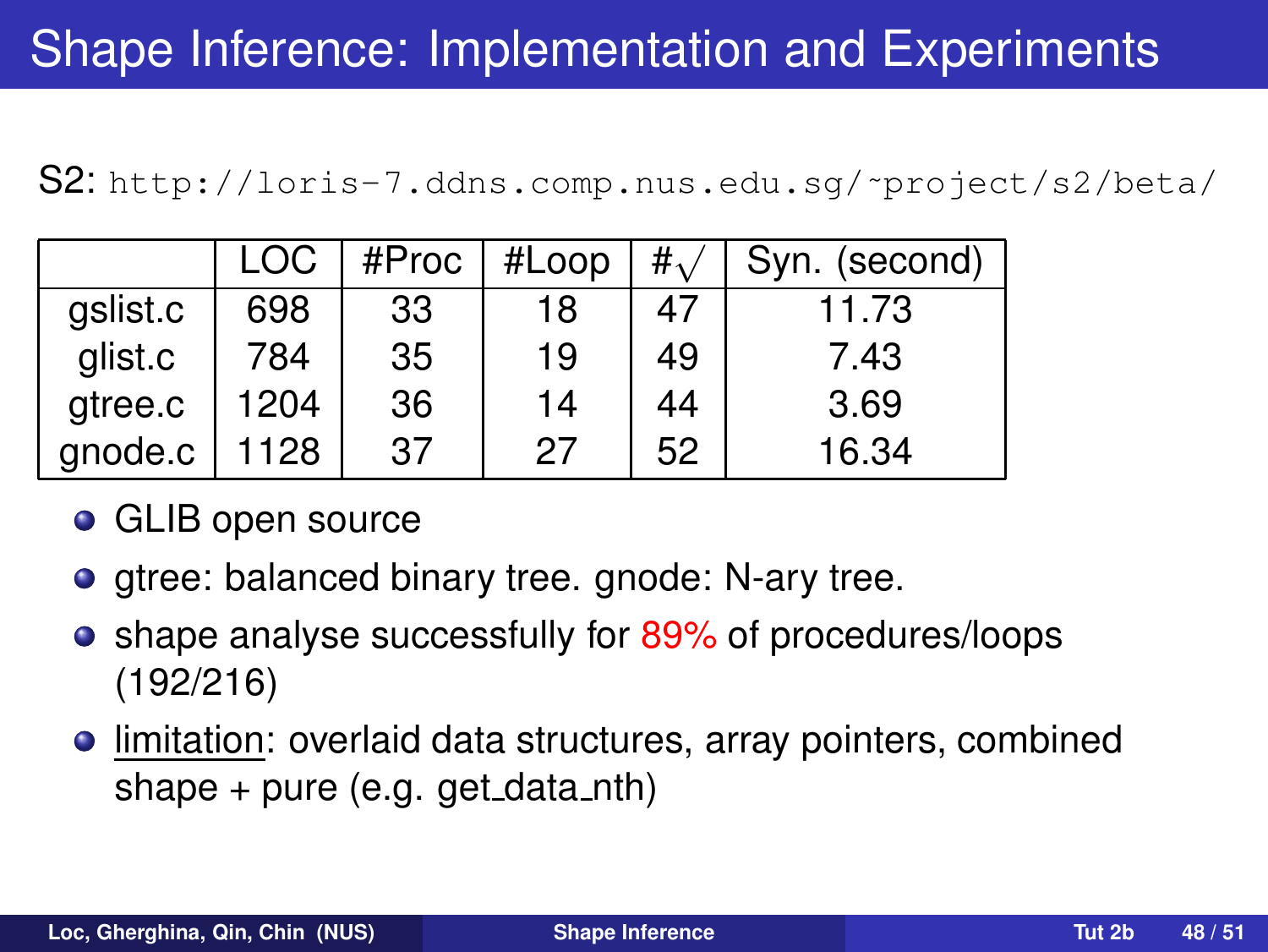# Normalization Experiment

| Example                    |      | w/o norm. | w/ norm.       |      |
|----------------------------|------|-----------|----------------|------|
|                            | size | Syn.      | size           | Syn. |
| SLL (get-last)             | 20   | 0.24      | 17             | 0.24 |
| SLL-sorted (c)             | 8    | 0.26      | 2              | 0.27 |
| SLL (zip)                  | 12   | 0.31      | $\overline{c}$ | 0.31 |
| skip-list <sub>3</sub> (c) | 17   | 0.45      | 1              | 0.46 |
| CSLL (t)                   | 8    | 0.23      | 5              | 0.23 |
| CSLL of CSLLs (c)          | 18   | 0.24      | 4              | 0.23 |
| SLL2DLL                    | 18   | 0.19      | 2              | 0.2  |
| DLL (append)               | 11   | 0.2       | 8              | 0.2  |
| CDLL (c)                   | 23   | 0.22      | 8              | 0.26 |
| <b>CDLL of 5CSLLs</b>      | 28   | 0.39      | 4              | 0.66 |
| CDLL of CSLLs <sub>2</sub> | 29   | 0.33      | 4              | 0.44 |
| tree-parent (t)            | 11   | 0.23      | 2              | 0.29 |
| rose-tree (c)              | 14   | 0.28      | 14             | 0.3  |
| mcf(c)                     | 19   | 0.26      | 17             | 0.28 |
| til (t)                    | 21   | 0.23      | 2              | 0.25 |

reduce by 68% (169/533) the number of conjuncts with a time overhead of 26%

(8.37s/10.62.s)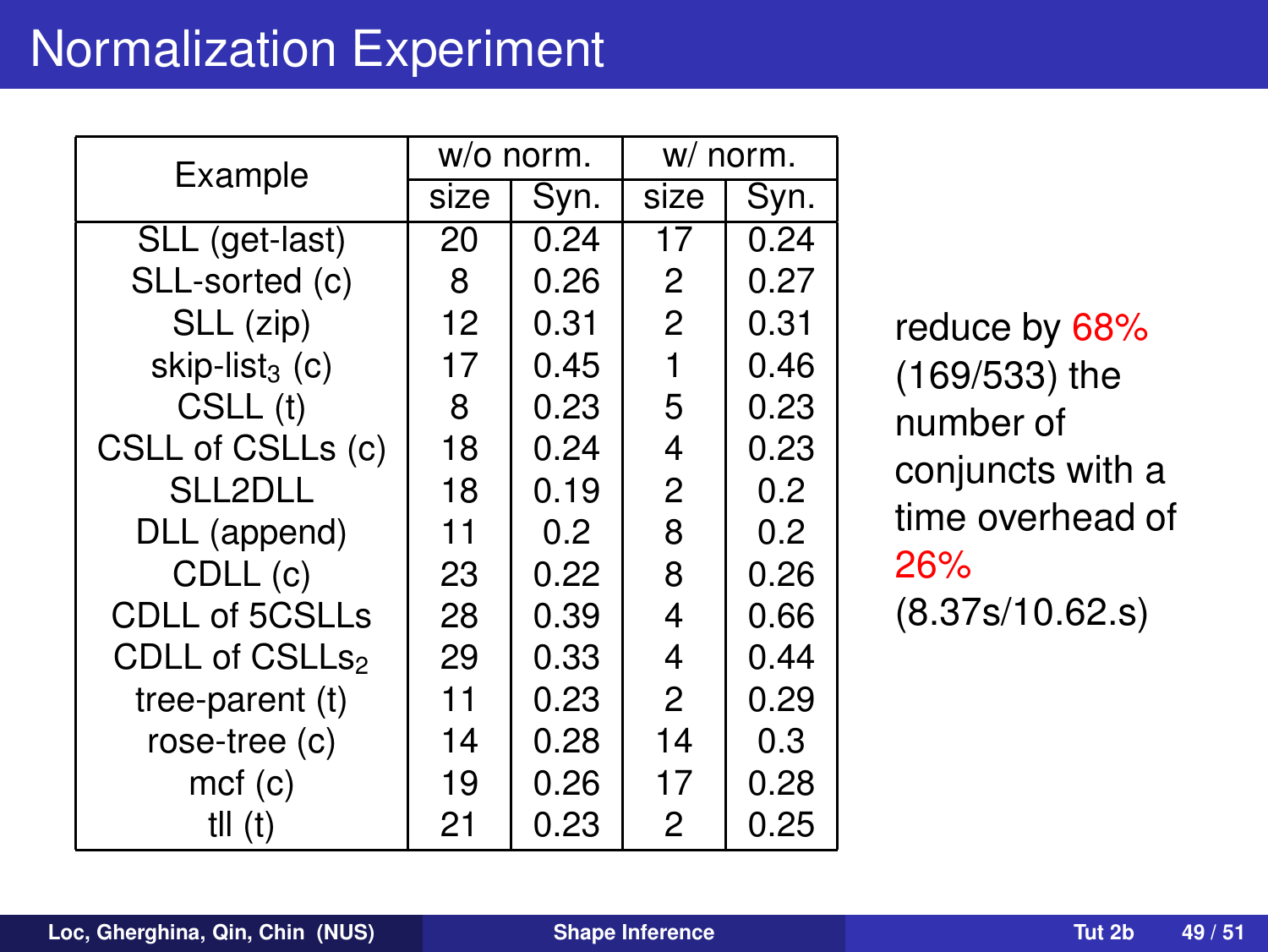#### Shape Inference

- **<sup>1</sup>** scalability: potential
- **<sup>2</sup>** expressive data structures: √
- **<sup>3</sup>** soundness: √